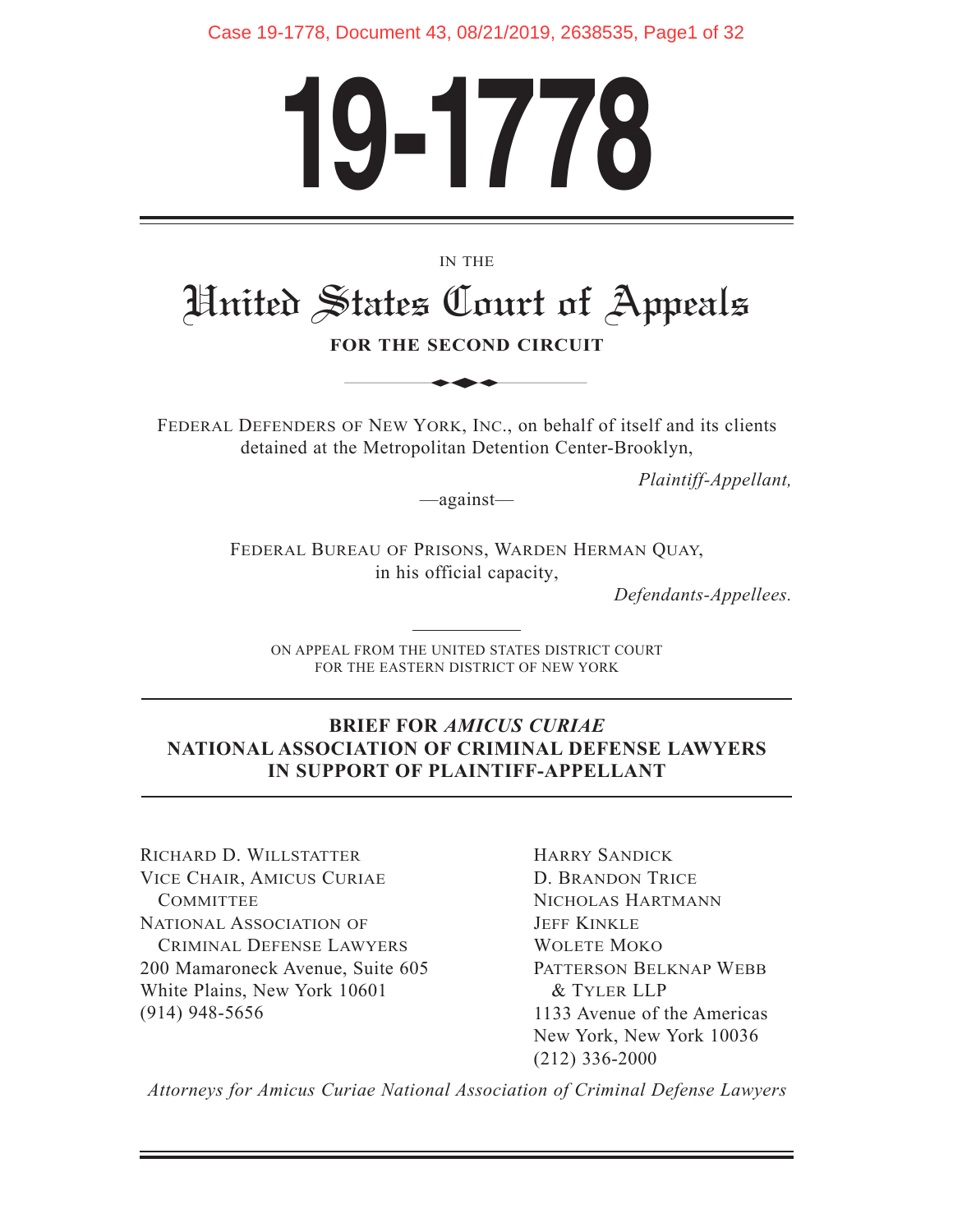#### **RULE 26.1 CORPORATE DISCLOSURE STATEMENT**

Pursuant to Federal Rule of Appellate Procedure 26.1, *amicus curiae* hereby certifies that it has no parent corporation and that no publicly held company owns 10% or more of its stock.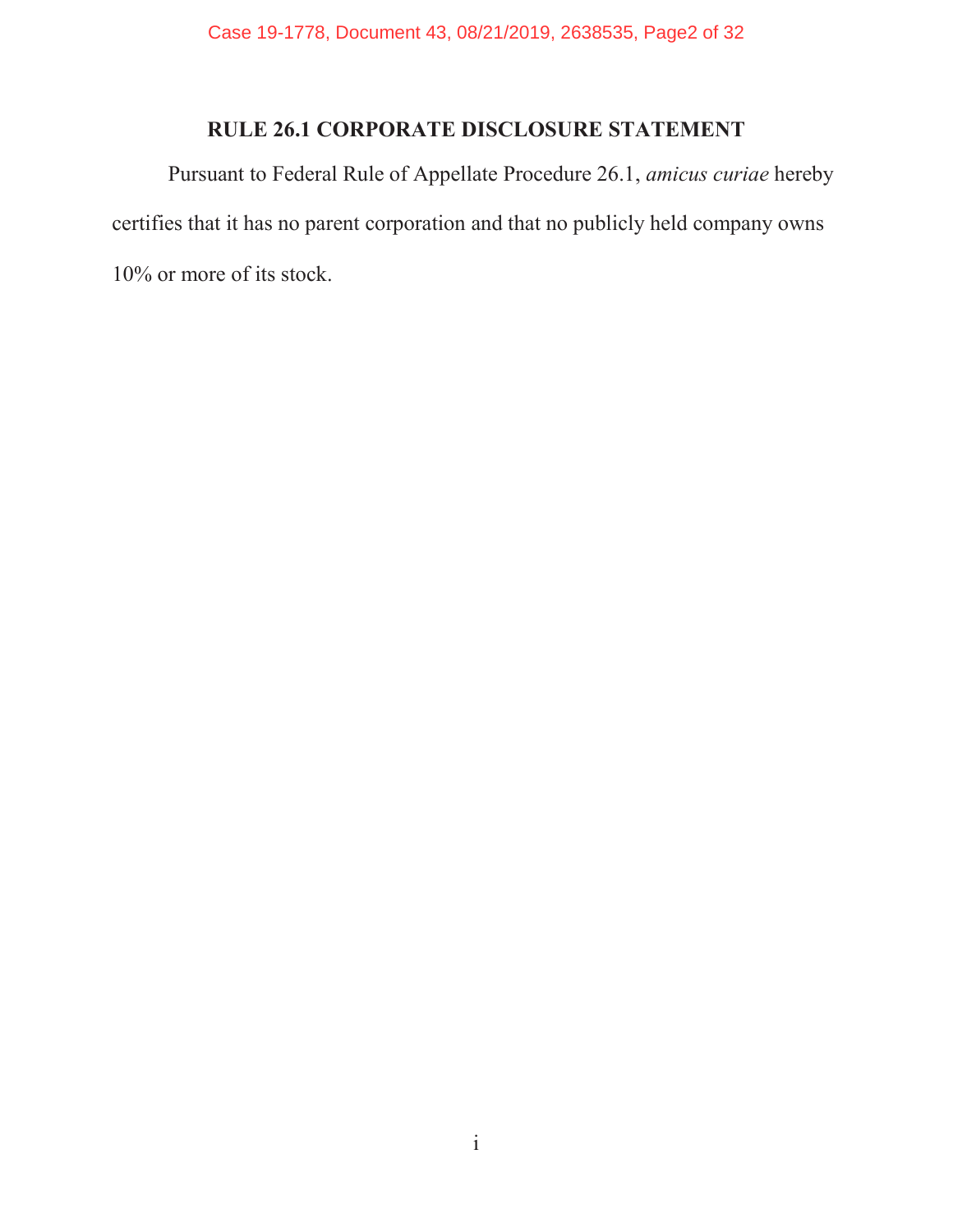## **TABLE OF CONTENTS**

| $\mathbf{I}$ . |                  | THIS CASE PRESENTS A QUESTION OF PRUDENCE, NOT              |  |  |
|----------------|------------------|-------------------------------------------------------------|--|--|
| $\Pi$ .        |                  | THE FEDERAL DEFENDERS SHOULD HAVE THE ABILITY TO            |  |  |
|                | $A_{\cdot}$      | The Effective Assistance of Counsel is Central to the       |  |  |
|                | B <sub>1</sub>   | Assistance of Counsel is Impossible Without Attorney-Client |  |  |
|                | $\overline{C}$ . | The Federal Defenders Have Strong Incentives to Protect the |  |  |
|                | D.               | The Federal Defenders Are an Ideal Candidate for Enforcing  |  |  |
|                |                  |                                                             |  |  |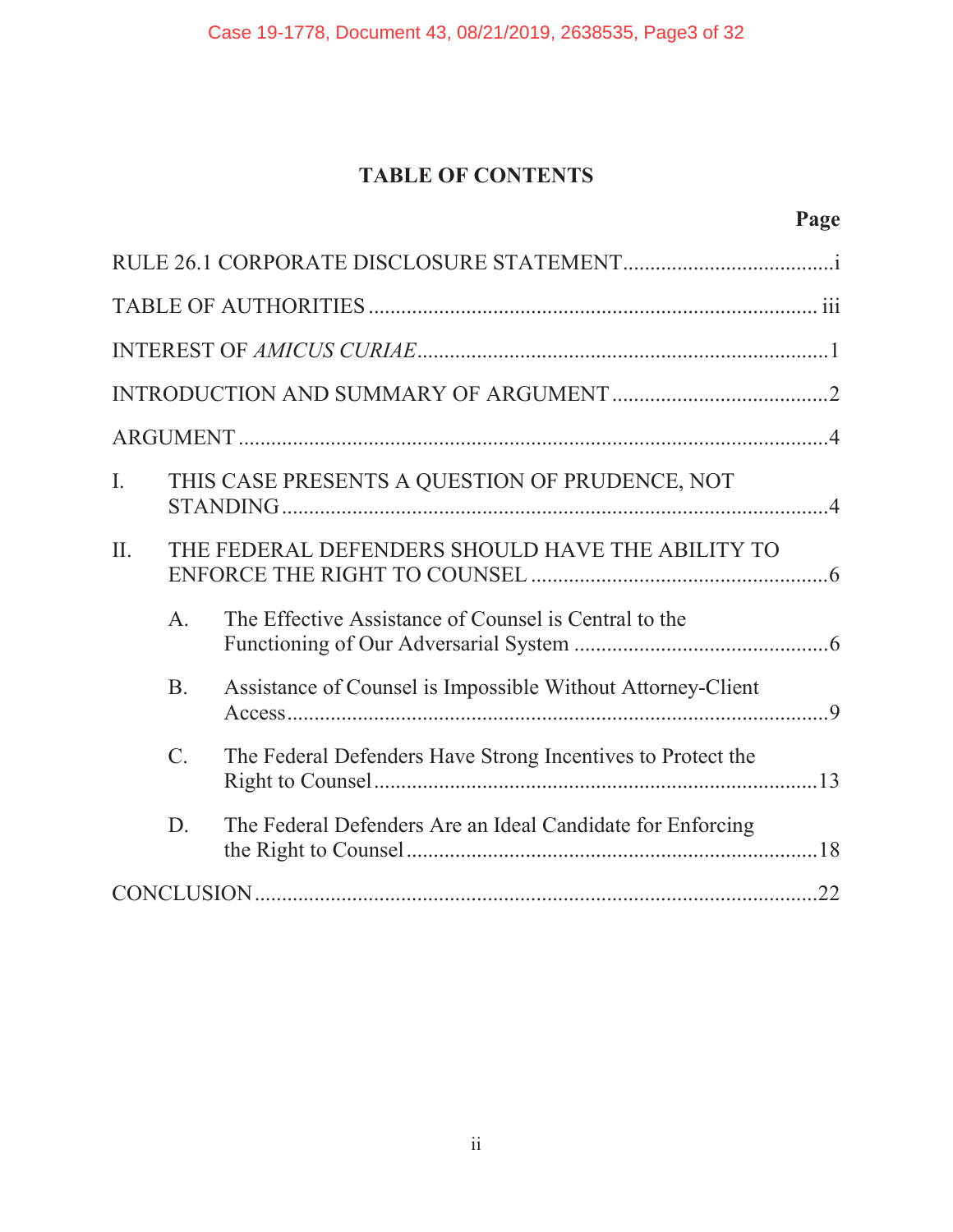#### **TABLE OF AUTHORITIES**

# **Page(s)**

## **Cases**

| Adams v. United States ex rel. McCann,         |  |
|------------------------------------------------|--|
| Armstrong v. Exceptional Child Ctr., Inc.,     |  |
| Atty. Griev. Comm'n v. Monfried,               |  |
| Atty. Griev. Comm'n v. Smith,                  |  |
| Bank of Am. Corp. v. City of Miami,            |  |
| Bd. of Prof'l Responsibility v. Crawford-Fink, |  |
| Benjamin v. Fraser,                            |  |
| In re Berry,                                   |  |
| Buck v. Davis,                                 |  |
| Covino v. Vermont Dep't of Corr.,              |  |
| Engel v. CBS,                                  |  |
| Faretta v. California,                         |  |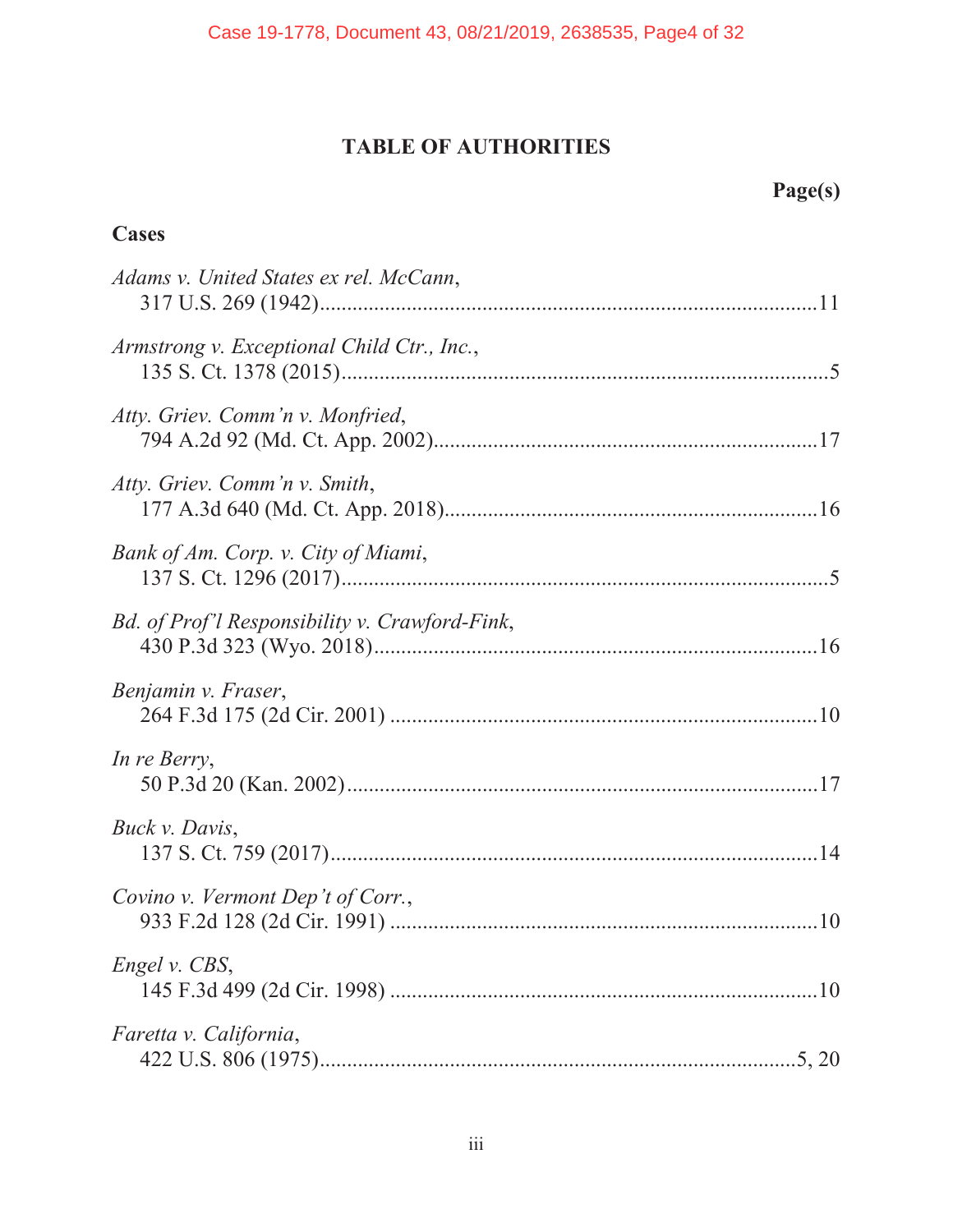#### Case 19-1778, Document 43, 08/21/2019, 2638535, Page5 of 32

| Geders v. United States,                                |  |
|---------------------------------------------------------|--|
| Gersten v. Senkowski,                                   |  |
| Gideon v. Wainwright,                                   |  |
| Herring v. New York,                                    |  |
| Hurrell-Harring v State of New York,                    |  |
| Johnson v. Zerbst,                                      |  |
| In re Kremkoski,                                        |  |
| Kuren v. Luzerne Cty.,                                  |  |
| Lexmark Int'l, Inc. v. Static Control Components, Inc., |  |
| Luckey v. Harris,                                       |  |
| Luis v. United States,                                  |  |
| Luis v. United States,                                  |  |
| Maine v. Moulton,                                       |  |
| Martinez v. Ryan,                                       |  |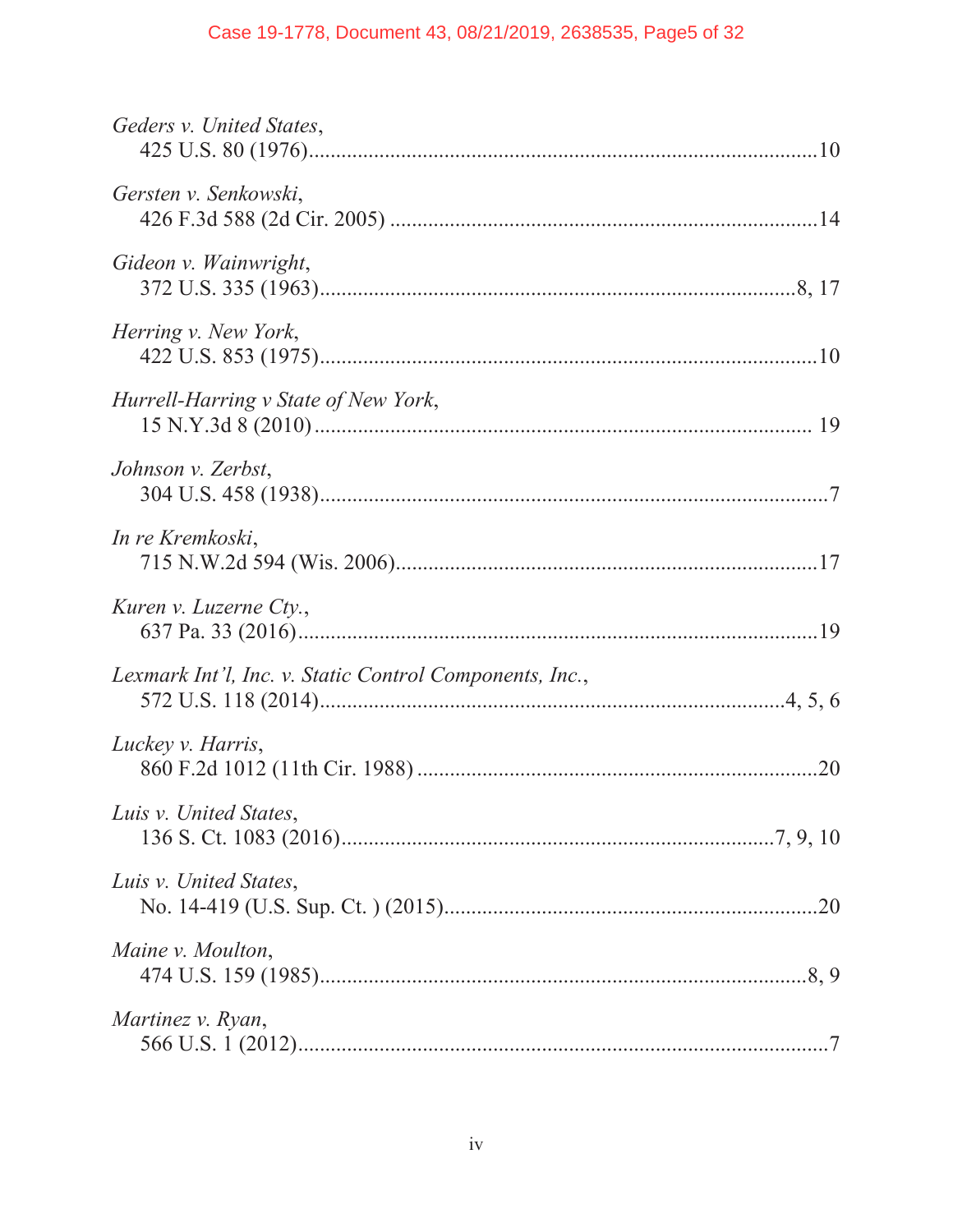#### Case 19-1778, Document 43, 08/21/2019, 2638535, Page6 of 32

| McMann v. Richardson,                                 |  |
|-------------------------------------------------------|--|
| In re Member of the Bar of the Supreme Court of Del., |  |
| Moran v. Burbine,                                     |  |
| Patterson v. Illinois,                                |  |
| In re Pattison,                                       |  |
| Powell v. Alabama,                                    |  |
| Procunier v. Martinez,                                |  |
| Roccisano v. Menifee,                                 |  |
| Rompilla v. Beard,                                    |  |
| Schulz v. Marshal,                                    |  |
| Stack v. Boyle,                                       |  |
| Strickland v. Washington,                             |  |
| Turner v. United States,                              |  |
| United States v. Cronic,                              |  |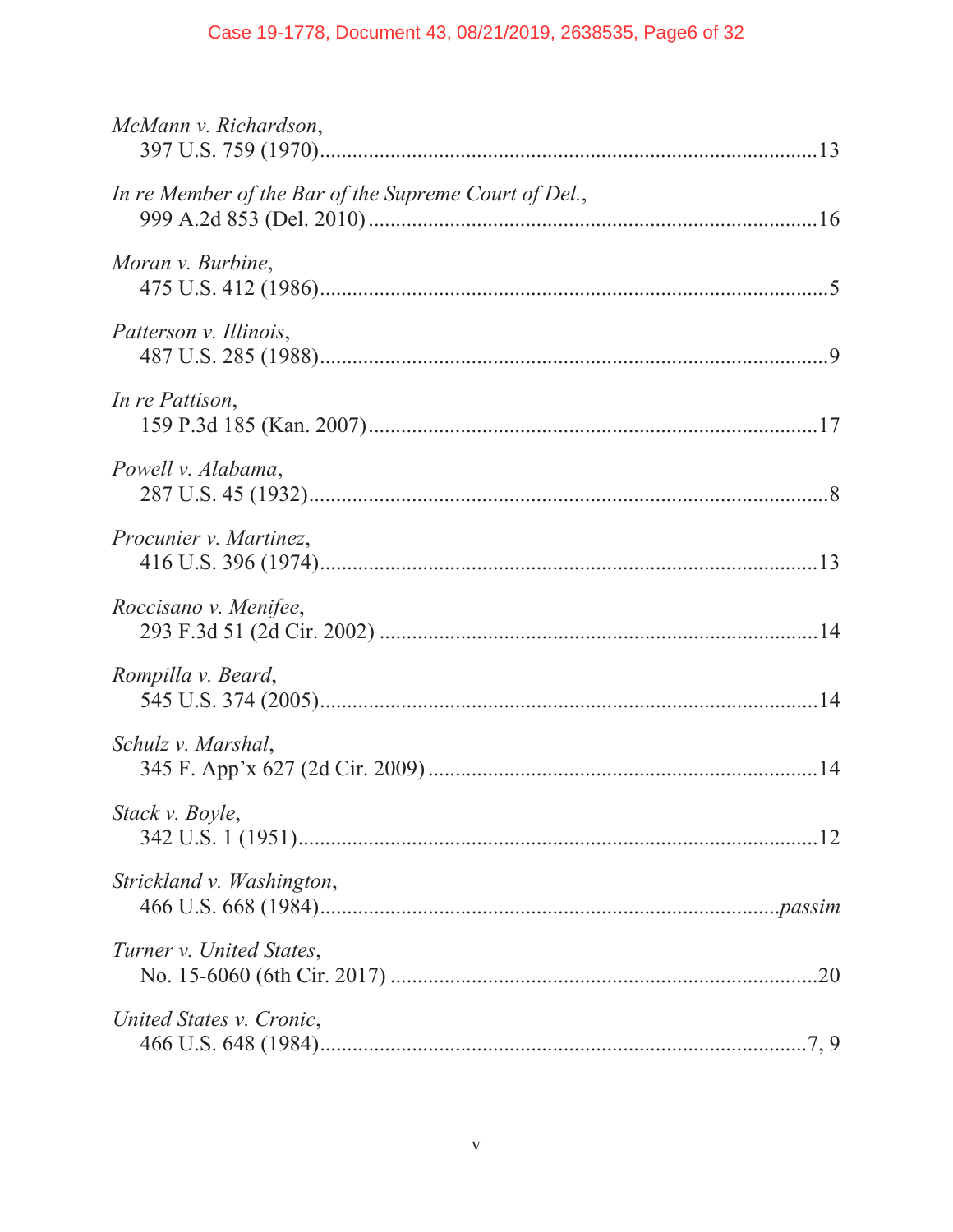| United States v. Stein,                                                                                                                                                                                                                                 |
|---------------------------------------------------------------------------------------------------------------------------------------------------------------------------------------------------------------------------------------------------------|
| United States v. Wade,                                                                                                                                                                                                                                  |
| Warth v. Seldin,                                                                                                                                                                                                                                        |
| Wiggins v. Smith,                                                                                                                                                                                                                                       |
| Wilbur v. City of Mt. Vernon,                                                                                                                                                                                                                           |
| Wolfish v. Levi,                                                                                                                                                                                                                                        |
| <b>Constitutional and Statutory Provisions</b>                                                                                                                                                                                                          |
|                                                                                                                                                                                                                                                         |
|                                                                                                                                                                                                                                                         |
|                                                                                                                                                                                                                                                         |
| <b>Other Authorities</b>                                                                                                                                                                                                                                |
| ABA Standards for the Criminal Defense Function (4th ed. 2015) 15                                                                                                                                                                                       |
| Am. Bar Ass'n, Variations of the ABA Model Rules of Professional<br>Conduct, Rule 1.3: Diligence, available at<br>https://www.americanbar.org/content/dam/aba/administrative/profe<br>15                                                                |
| Annie Correal, No Heat For Days at a Jail in Brooklyn Where<br>Hundreds of Inmates are Sick and 'Frantic',<br>N.Y. Times (Feb. 1, 2019), available at<br>https://www.nytimes.com/2019/02/01/nyregion/mdc-brooklyn-jail-<br>heat.html.<br>$\overline{2}$ |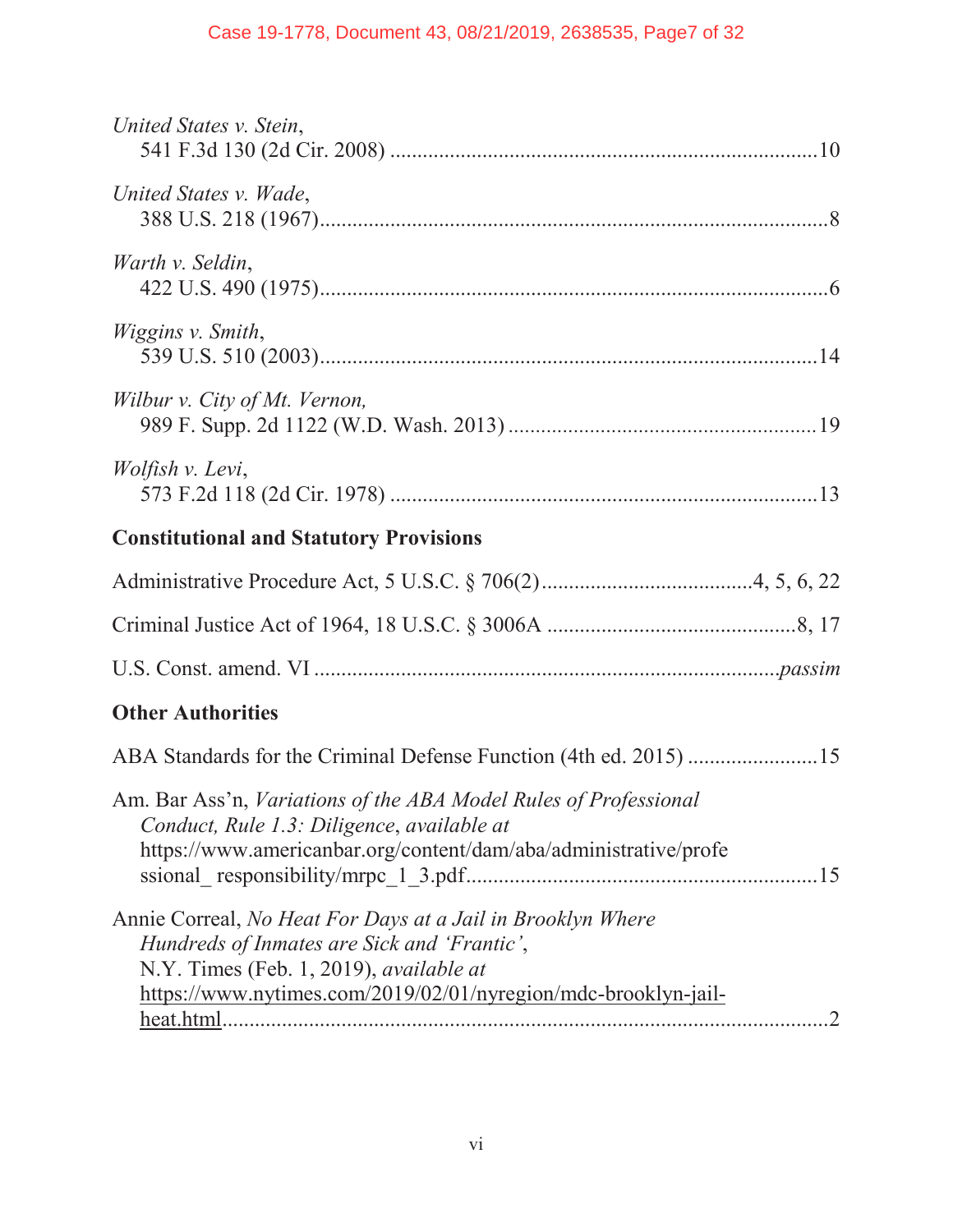| Criminal Justice Act: At 50 Years, a Landmark in the Right to<br>Counsel (Aug. 20, 2014), available at<br>https://www.uscourts.gov/news/2014/08/20/criminal-justice-act-                       |  |
|------------------------------------------------------------------------------------------------------------------------------------------------------------------------------------------------|--|
| Christopher Lowenkamp, Marie VonNostrand & Alexander<br>Holsinger, Investigating the Impact of Pretrial Detention on<br><i>Sentencing Outcomes, Laura and John Arnold Found. (Nov. 2013)12</i> |  |
| Cynthia G. Lee, Brian J. Ostrom & Matthew Kleiman, The Measure<br>of Good Lawyering: Evaluating Holistic Defense in Practice,                                                                  |  |
| Emily Leslie and Nolan Pope, New York City Arraignments, The                                                                                                                                   |  |
| Federal Defenders of New York, About Us,                                                                                                                                                       |  |
|                                                                                                                                                                                                |  |
| James E. Boren and Alyson Lang, Using Lessons from the Capital<br>Arena for Sentencing Advocacy in All Cases,                                                                                  |  |
|                                                                                                                                                                                                |  |
| Katherine R. Kruse, <i>Engaged Client-Centered Representation and the</i><br>Moral Foundations of the Lawyer-Client Relationship,                                                              |  |
|                                                                                                                                                                                                |  |
| Michael J. Howe, Tomorrow's Massiah: Toward a 'Prosecution<br>Specific' Understanding of the Sixth Amendment Right to Counsel,                                                                 |  |
| Model Rules of Professional Conduct Rule 1.3 (Am. Bar Ass'n 2002)15                                                                                                                            |  |
| Monroe H. Freedman, Client-Centered Lawyering-What it Isn't,                                                                                                                                   |  |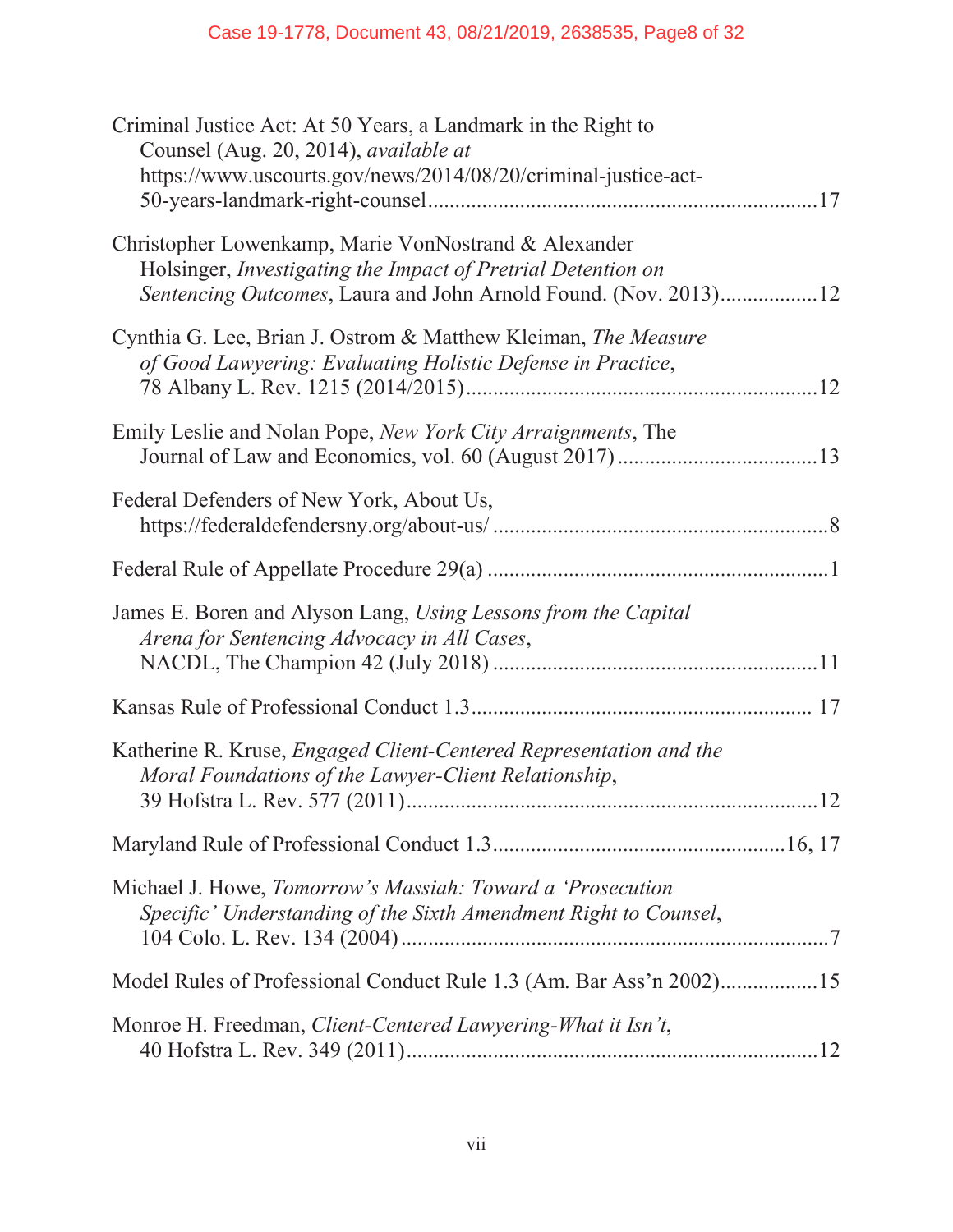#### Case 19-1778, Document 43, 08/21/2019, 2638535, Page9 of 32

| NACDL, Criminal Defense Issues, New York State Settles        |  |
|---------------------------------------------------------------|--|
| PublicDefense Challenge (2018), available at                  |  |
| https://www.nacdl.org/criminaldefense.aspx?id=20192&terms=hur |  |
|                                                               |  |
|                                                               |  |
|                                                               |  |
|                                                               |  |
| United States Courts, Defender Services,                      |  |
|                                                               |  |
|                                                               |  |
|                                                               |  |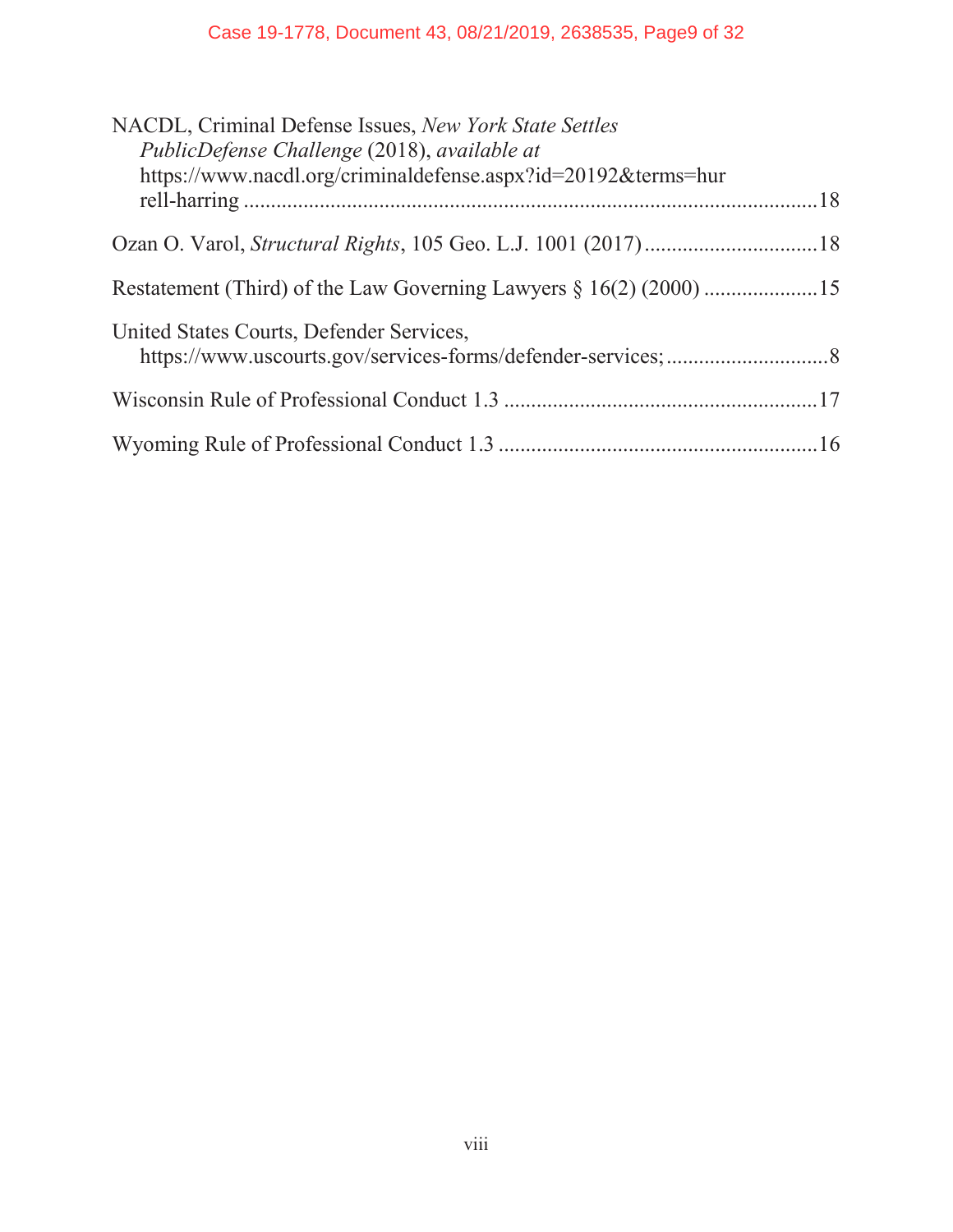#### **INTEREST OF AMICUS CURIAE<sup>1</sup>**

The National Association of Criminal Defense Lawyers ("NACDL") is a non-profit voluntary professional bar association that works on behalf of criminal defense attorneys to ensure justice and due process for those accused of crime or misconduct. NACDL was founded in 1958. It has a nationwide membership of many thousands of direct members, and up to 40,000 including affiliate members. NACDL's members include private criminal defense lawyers, public defenders, military defense counsel, law professors, and judges. NACDL is the only nationwide professional bar association for public defenders and private criminal defense lawyers. NACDL is dedicated to advancing the proper, efficient, and just administration of justice. NACDL files numerous amicus briefs each year in the U.S. Supreme Court and other federal and state courts, seeking to provide amicus assistance in cases that present issues of broad importance to criminal defendants, criminal defense lawyers, and the criminal justice system as a whole.

<sup>1</sup> Pursuant to Federal Rule of Appellate Procedure 29(a)(4)(e), *amicus* certifies that this brief was not written in whole or in part by counsel for any party, and no person or entity other than *amicus* and its counsel has made a monetary contribution to the preparation and submission of this brief. All parties have consented to the filing of this *amicus* brief. *See* Fed. R. App. 29(a)(2).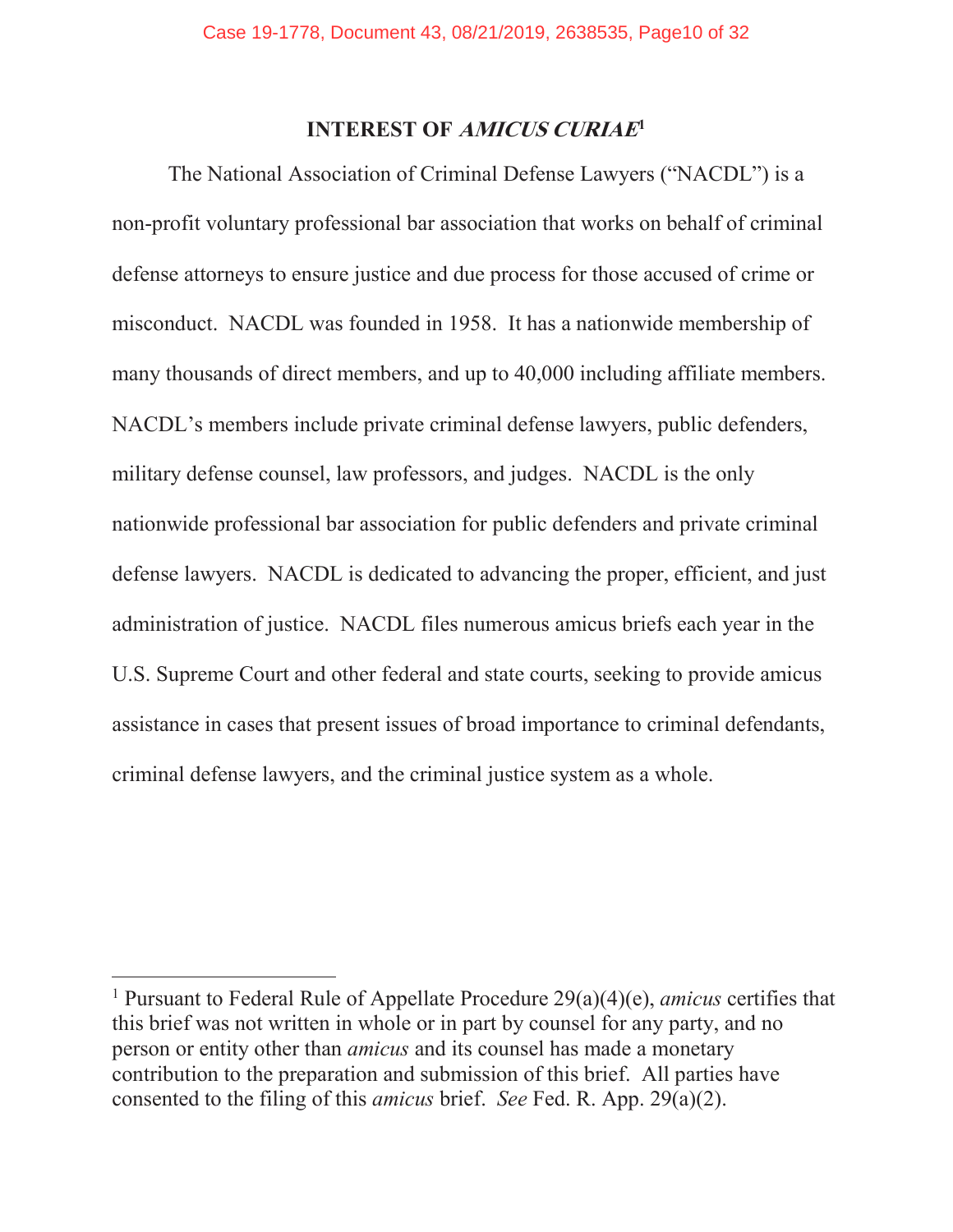#### **INTRODUCTION AND SUMMARY OF ARGUMENT**

This should have been an easy case. The District Court was not asked to imagine the parade of horribles that might come to pass if the Federal Defenders were denied the ability to bring suit. It was squarely presented by the events of February 2019. For two weeks, the Federal Bureau of Prisons ("BOP") and Warden Herman Quay denied inmates at the Metropolitan Detention Center in Brooklyn ("MDC") access to counsel and confined them to their cells with no light, little to no heat in the dead of winter, and no access to essential medical treatments. The inmates, many of whom were awaiting trial and remained innocent in the eyes of the law, were effectively cut-off from the world and living in unbearable conditions. BOP officials claimed nothing was wrong until the story broke in the national news, and only then did Defendants acknowledge the substandard living conditions of MDC's more than  $1,600$  inmates.<sup>2</sup> And it was only when the Federal Defenders brought suit and obtained a temporary restraining order that the inmates obtained some relief. By any measure, the inmates awaiting trial—nearly half of whom were the Federal Defenders' clients—were denied their right to counsel during this two-week incommunicado period. Yet the District

<sup>2</sup> Annie Correal, *No Heat For Days at a Jail in Brooklyn Where Hundreds of Inmates are Sick and 'Frantic'*, N.Y. Times (Feb. 1, 2019), *available at* https://www.nytimes.com/2019/02/01/nyregion/mdc-brooklyn-jail-heat.html.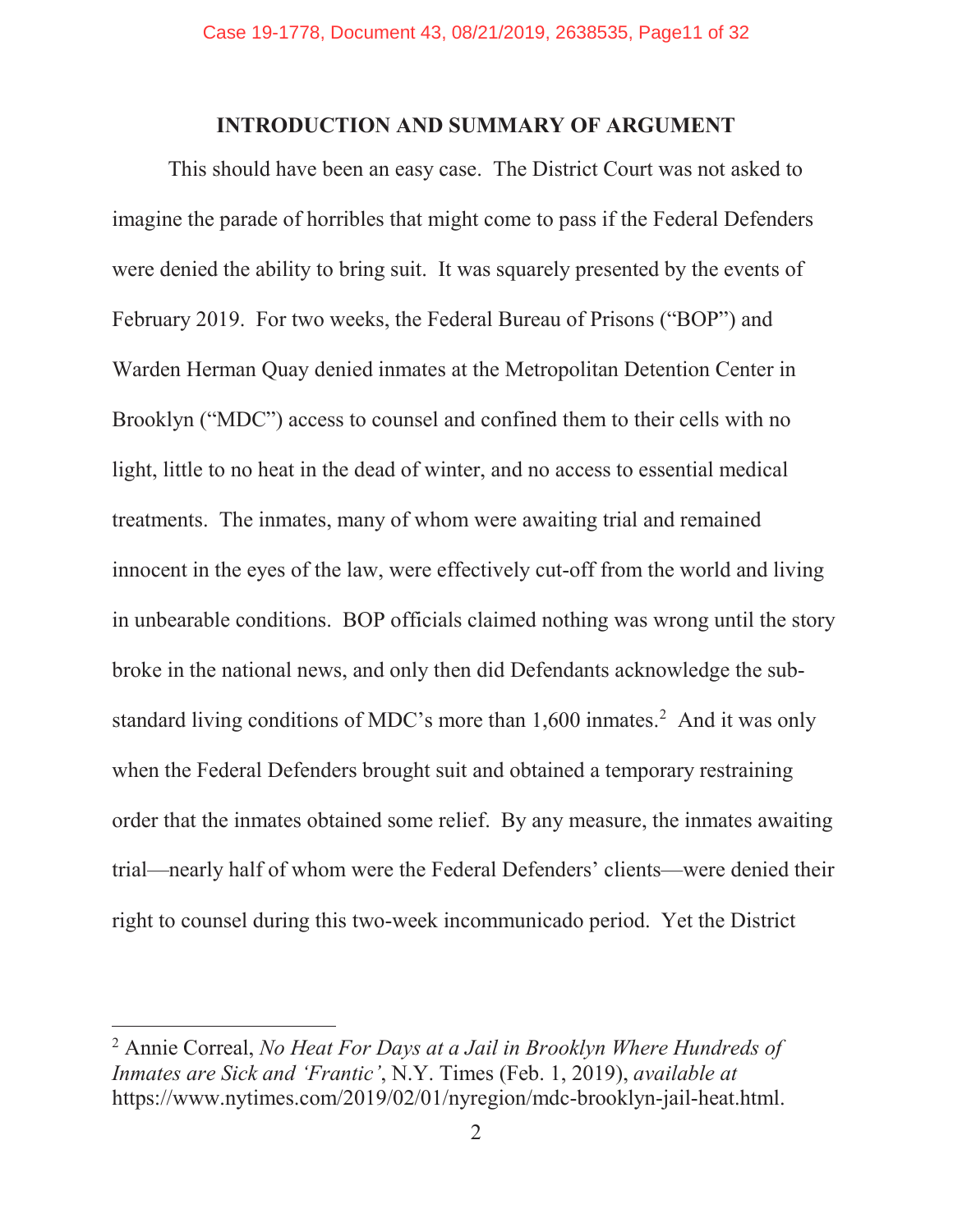Court held that only the inmates themselves could bring suit to remedy the situation.

The decision below is wrong as a matter of law and policy. There is no question that the Federal Defenders have Article III standing to sue. The only question is whether this Court should restrict them from doing so as a prudential matter. Whatever legal framework the Court applies, the answer should be the same: the Federal Defenders have the right to challenge Defendants' denial of attorney-client access.

The attorney-client relationship is a core component of the right to counsel, and it cannot be established and cultivated when attorneys are barred from meeting with their clients. The Federal Defenders have constitutional, statutory, and ethical obligations to provide meaningful legal services to their clients, and their clients have the right to receive the same. As attorneys, and particularly as attorneys uniquely situated to bring special litigation to obtain systemic relief, the Federal Defenders are ideally suited to enforce the right to counsel and should be allowed to do so. The alternative, as the facts of this case show, is untenable. The right to effective assistance of counsel would be a nullity if it could not be enforced under the extreme circumstances presented here, and it would have been a nullity here had the District Court not initially granted relief and ordered Defendants to change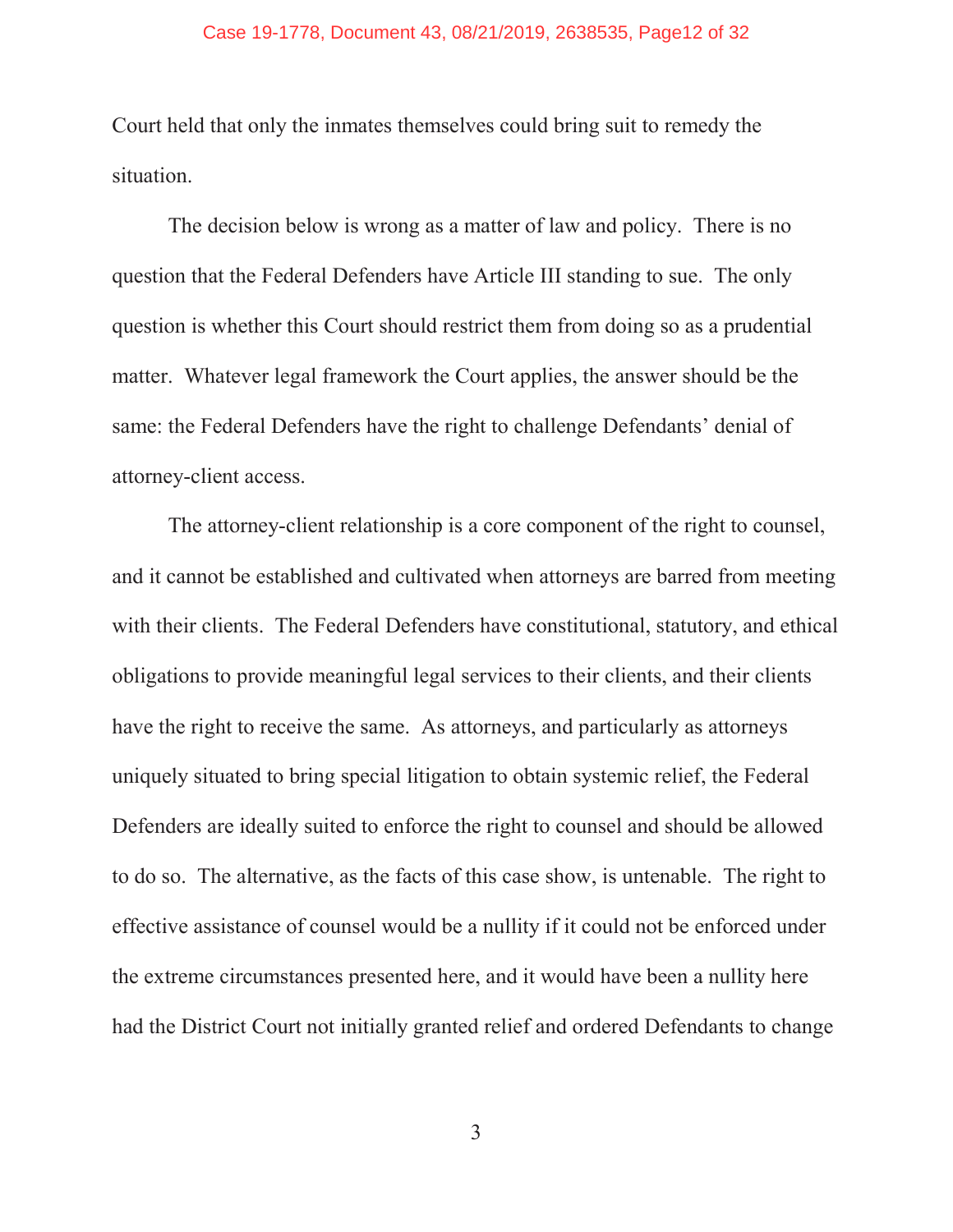course—on the theory that the Federal Defenders *could* bring suit. *Amicus* respectfully submits that the decision below should be vacated.

#### **ARGUMENT**

#### **I. THIS CASE PRESENTS A QUESTION OF PRUDENCE, NOT STANDING**

The Federal Defenders commenced the instant action for violations of the Sixth Amendment right to counsel and the Administrative Procedure Act, 5 U.S.C. § 706(2) ("APA"), based on Defendants' restrictions on attorney-client access over a two-week period. The District Court initially granted the Federal Defenders' application for a temporary restraining order and required Defendants to reinstitute legal visitation on the standard schedule. J.A. 158. However, the court subsequently denied the Federal Defenders' motion for a preliminary injunction, finding that only the inmates could bring suit. J.A. 329.

The District Court did not question that the Federal Defenders have Article III standing: they have suffered an injury in fact that is fairly traceable to the challenged conduct, and is likely to be redressed by a favorable decision. Rather, the court held that the Federal Defenders lack so-called "prudential standing" under *Lexmark Int'l, Inc. v. Static Control Components, Inc.*, 572 U.S. 118, 125 (2014). J.A. 329-30. As to the Sixth Amendment claim, the court reasoned that the "right to counsel is personal to the accused and there is no indication that Congress has ever intended to authorize attorneys to bring suit under the right to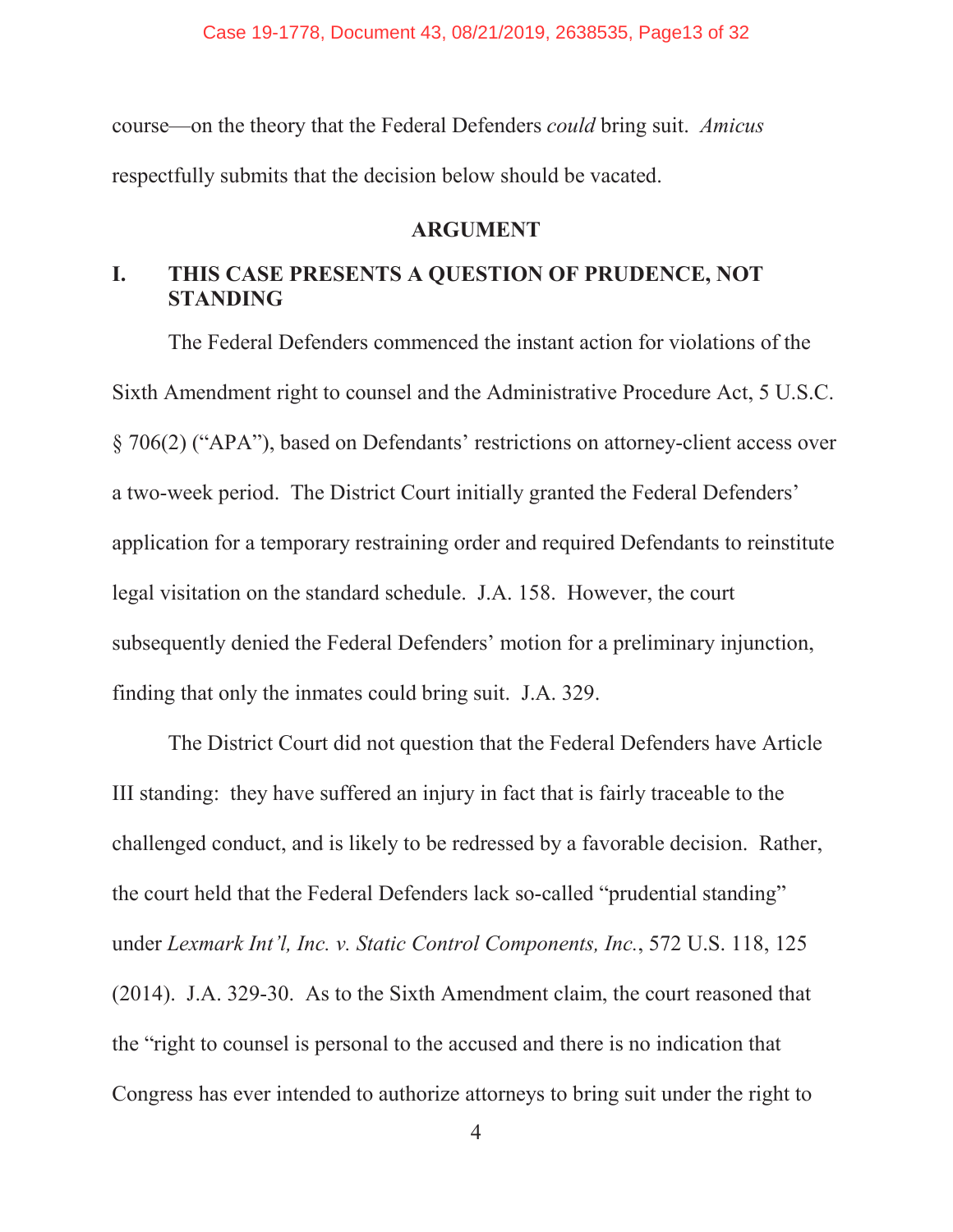counsel clause." J.A. 330-31 & n.3. As to the APA claim, it reasoned that the Federal Defenders had not identified any provision of law (constitutional or statutory) aimed at protecting their interest in access to their clients. J.A. 332-33.

As set forth in the Federal Defenders' brief, the District Court fundamentally erred in its analysis. *Lexmark*'s statutory zone-of-interests test does not apply to the Federal Defenders' Sixth Amendment claim because it is not based on a statute. *See Lexmark*, 572 U.S. at 128; *see also Bank of Am. Corp. v. City of Miami*, 137 S. Ct. 1296, 1302-03 (2017). Rather, it is based on the court's equitable power to enjoin governmental conduct in violation of the Constitution, "subject to express or implied statutory limitations." Br. at 12-29 (citing *Armstrong v. Exceptional Child Ctr., Inc.*, 135 S. Ct. 1378, 1385 (2015)). Defendants have not pointed to any provision of law that restricts the courts "virtually unflagging" obligation to hear and decide this case. *Lexmark*, 572 U.S. at 126.3 To the contrary, constitutional, statutory, and ethical provisions all

<sup>&</sup>lt;sup>3</sup> The District Court relied on decisions recognizing that only the accused may demand his or her *Miranda* rights, J.A. 331, yet those decisions are based on the fact that "*Miranda* warnings are not themselves rights protected by the Constitution but are instead measures to insure that the suspect's right against compulsory self-incrimination is protected," and there is no basis in *Miranda* to "focus[] on how the police treat an attorney," *Moran v. Burbine*, 475 U.S. 412, 424 (1986). Indeed, the other decision the court cited observed that "the conclusion that the rights guaranteed by the Sixth Amendment are 'personal' to an accused reflects nothing more than the obvious fact that it is he who is on trial and therefore has need of a defense." J.A. 331 (quoting *Faretta v. California*, 422 U.S. 806, 837 (1975) (Burger, J. dissenting)).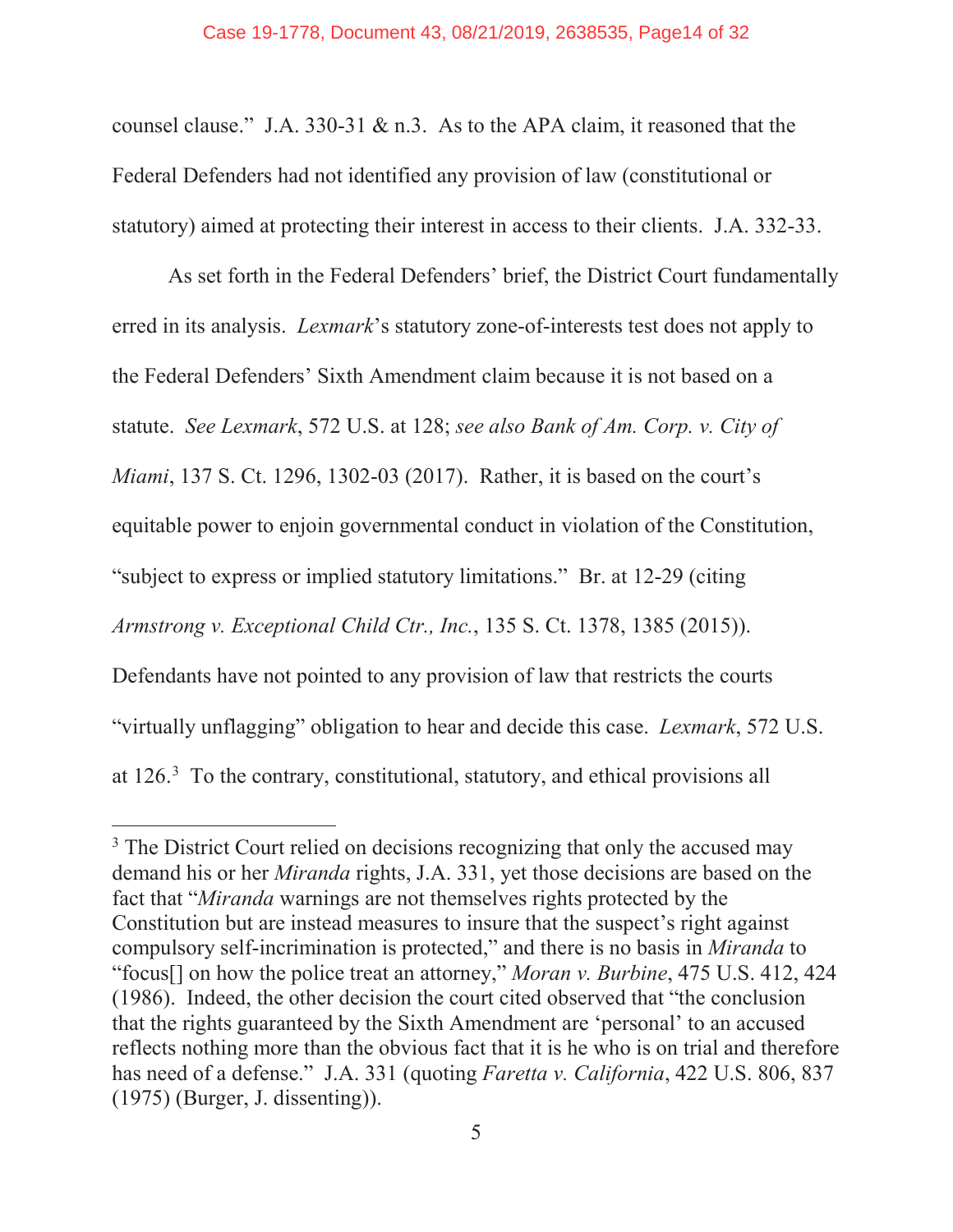support the conclusion that attorneys, like clients, should have the power to enforce the protections afforded to the attorney-client relationship. *See infra* Part II.B.

For that same reason, even if the Court were to conclude that the zone-ofinterests test applies to the Sixth Amendment claim, it should conclude that the Federal Defenders are proper plaintiffs. The zone-of-interests test is, like any other non-Article III standing question, ultimately about "prudential limitations" on the exercise of jurisdiction. *Warth v. Seldin*, 422 U.S. 490, 498 (1975); *see also Lexmark*, 572 U.S. at 126 (identifying three "prudential" limitations on the exercise of jurisdiction). As a matter of policy, attorneys, and especially institutional attorney organizations like the Federal Defenders, ought to be able to sue to enjoin systemic and pervasive violations of the right to counsel. The Federal Defenders' interests are closely aligned with those of the inmates, and in particular the pretrial detainees at MDC. The Federal Defenders also have ample incentive and ability to forcefully advocate for the right to counsel.<sup>4</sup>

#### **II. THE FEDERAL DEFENDERS SHOULD HAVE THE ABILITY TO ENFORCE THE RIGHT TO COUNSEL**

#### **A. The Effective Assistance of Counsel is Central to the Functioning of Our Adversarial System**

The Sixth Amendment guarantees that "[i]n all criminal prosecutions, the accused shall enjoy the right . . . to have the Assistance of Counsel for his

<sup>&</sup>lt;sup>4</sup> The Federal Defenders fall within the zone of interests for purposes of the APA claim for the same reasons.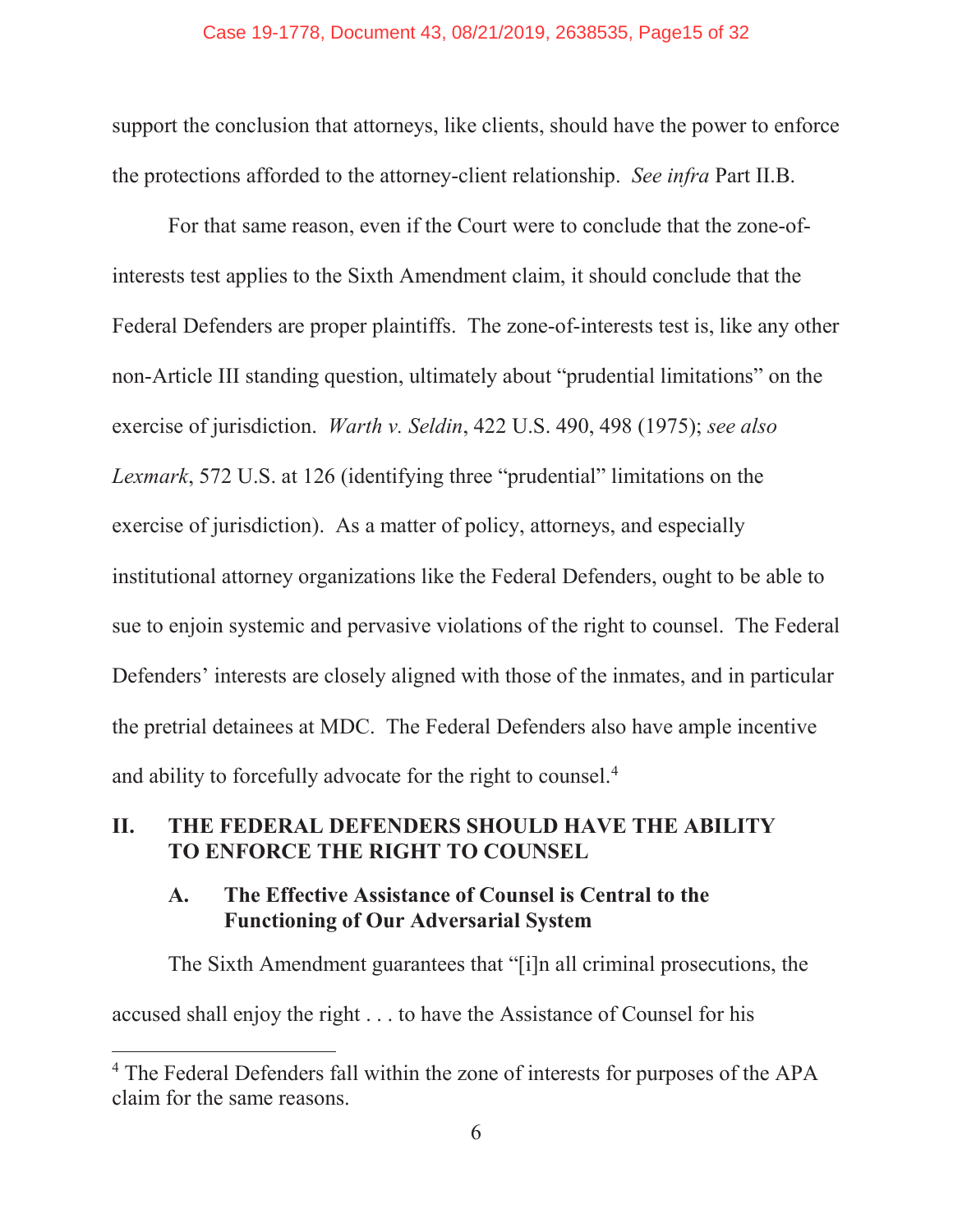defense." U.S. Const. amend. VI. The right to effective assistance of counsel is so firmly established that "no one doubts [its] fundamental character." *Luis v. United States*, 136 S. Ct. 1083, 1088 (2016). Indeed, the accused's right to counsel "is a bedrock principle in our justice system," *Martinez v. Ryan*, 566 U.S. 1, 12 (2012), and "stands as a constant admonition that if the constitutional safeguards it provides be lost, justice will not 'still be done.'" *Johnson v. Zerbst*, 304 U.S. 458, 462 (1938). Fundamentally, our adversarial system cannot exist without it. *See id.* at 462-63 (right to counsel "embodies a realistic recognition of the obvious truth that the average defendant does not have the professional legal skill to protect himself when brought before a tribunal with power to take his life or liberty, wherein the prosecution is presented by experienced and learned counsel"); *see also* Michael J. Howe, *Tomorrow's Massiah: Toward a 'Prosecution Specific' Understanding of the Sixth Amendment Right to Counsel*, 104 Colo. L. Rev. 134, 152 (2004) (right to counsel "has always been understood as . . . the central feature of the American adversarial system, without which the system would be unacceptably skewed in favor of the state").

For this reason, the Supreme Court has recognized that "[o]f all of the rights that an accused person has, the right to be represented by counsel is by far the most pervasive for it affects his ability to assert any other rights he may have." *United States v. Cronic*, 466 U.S. 648, 654 (1984) (internal quotations omitted). And, it is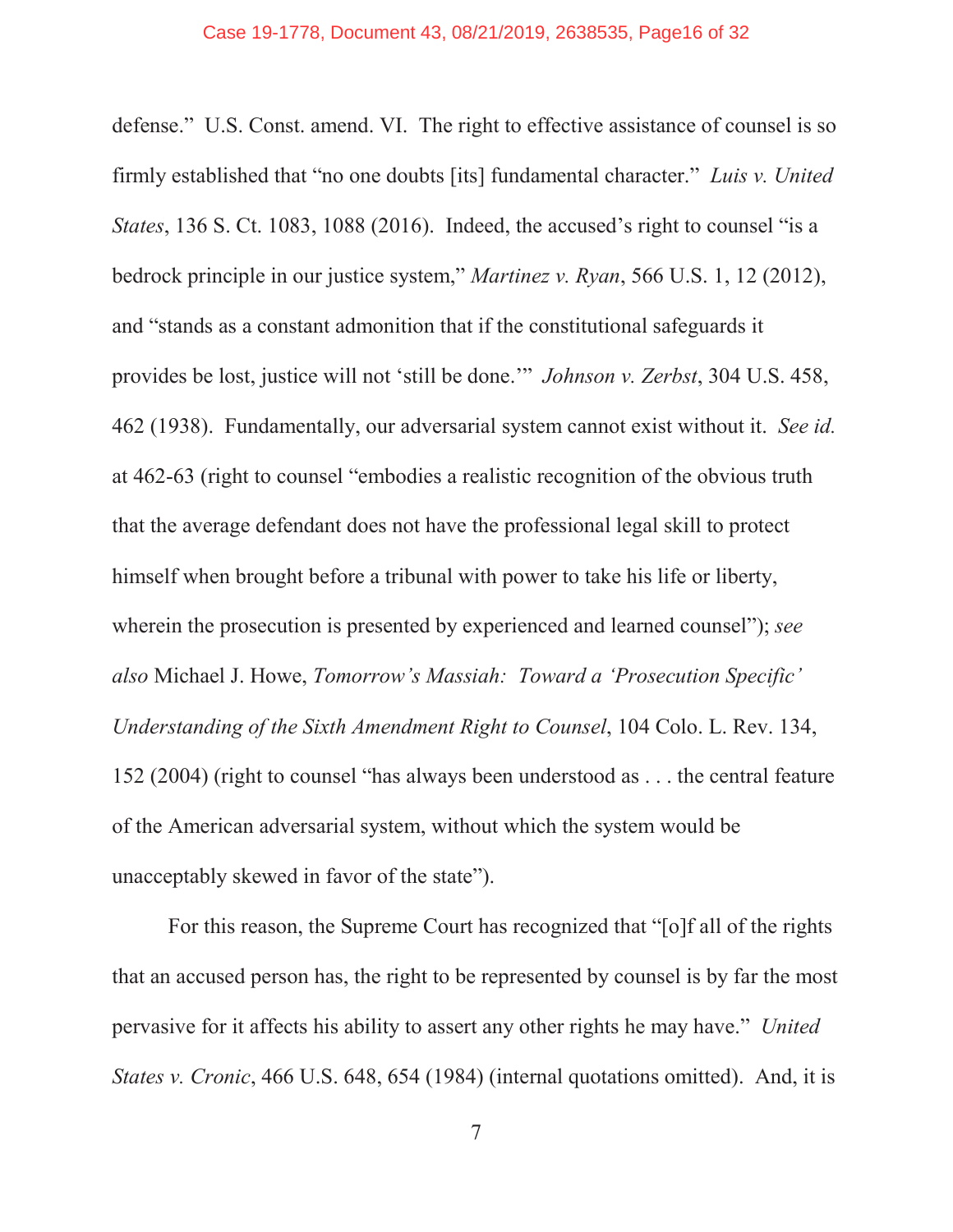#### Case 19-1778, Document 43, 08/21/2019, 2638535, Page17 of 32

for the same reason that the Supreme Court held in *Gideon v. Wainwright*, 372 U.S. 335 (1963), that indigent criminal defendants are entitled to court-appointed counsel, paid for by the public, giving rise to the Criminal Justice Act of 1964 and the establishment of the Federal Defenders.<sup>5</sup>

It is axiomatic that the right to counsel does not wait to attach until trial. Rather, criminal defendants are entitled to the assistance of counsel from the initiation of adverse criminal proceedings through acquittal or conviction. *Maine v. Moulton*, 474 U.S. 159, 170 (1985); *see also Powell v. Alabama*, 287 U.S. 45, 68-69 (1932) (the accused has the right to "the guiding hand of counsel at every step in the proceedings"). In fact, the period from arraignment to trial is "perhaps the most critical period" of criminal proceedings. *United States v. Wade*, 388 U.S. 218, 225 (1967). "[T]oday's law enforcement machinery involves critical confrontations of the accused by the prosecution at pretrial proceedings where the results might well settle the accused's fate and reduce the trial itself to a mere formality." *Id.* at 224. After arraignment and before trial, a case is researched, plea negotiations are considered, pretrial motions are filed, and a trial strategy is developed. These stages are so critical that "to deprive a person of counsel during the period prior to trial may be more damaging than denial of counsel during the

<sup>5</sup> *See* United States Courts, Defender Services, https://www.uscourts.gov/servicesforms/defender-services; Federal Defenders of New York, About Us, https://federaldefendersny.org/about-us/.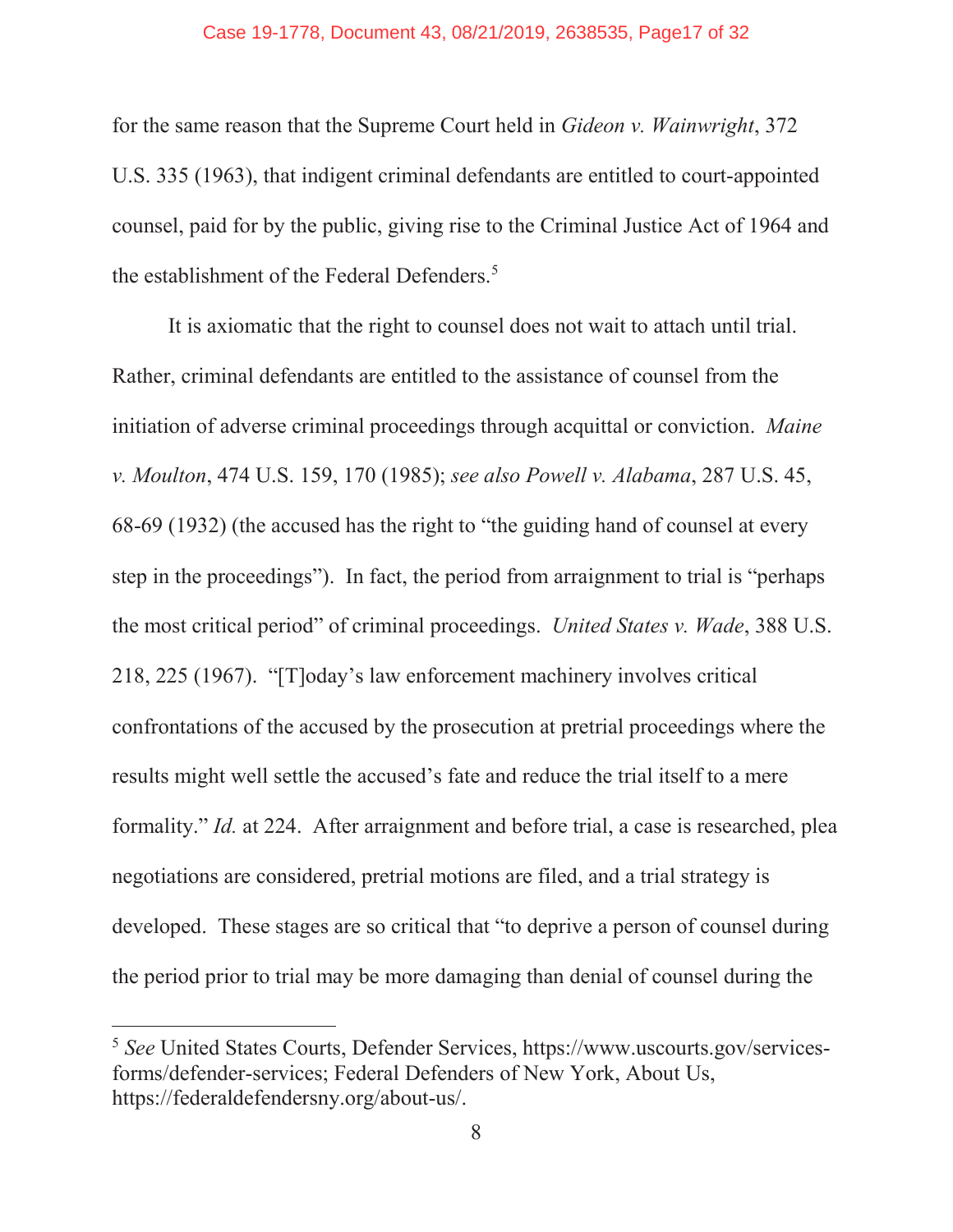trial itself." *Moulton*, 474 U.S. at 170. Recognizing the need for defense counsel at all important junctures of the process, the Supreme Court "has uniformly found constitutional error without any showing of prejudice when counsel was either totally absent, or prevented from assisting the accused during a critical stage of the proceeding." *Cronic*, 466 U.S. at 659 n.25; *see also Luis*, 136 S. Ct. at 1089 (deprivation of the right to counsel is a "structural error" that "so affects the framework within which the trial proceeds that courts may not even ask whether the error harmed the defendant"). Moreover, "[i]n certain Sixth Amendment contexts, prejudice is presumed. Actual or constructive denial of the assistance of counsel altogether is legally presumed to result in prejudice. So are various kinds of state interference with counsel's assistance." *Strickland v. Washington*, 466 U.S. 668, 692 (1984).

#### **B. Assistance of Counsel is Impossible Without Attorney-Client Access**

Pivotal to the right to counsel is the attorney-client relationship, which is itself constitutionally protected. "Once an accused has a lawyer, a distinct set of constitutional safeguards aimed at preserving the sanctity of the attorney-client relationship takes effect." *Patterson v. Illinois*, 487 U.S. 285, 290 n.3 (1988) (citing *Maine v. Moulton*, 474 U.S. 159, 176 (1985)). Thus, the Supreme Court has held that "there can be no restrictions upon the function of counsel in defending a criminal prosecution in accord with the traditions of the adversary factfinding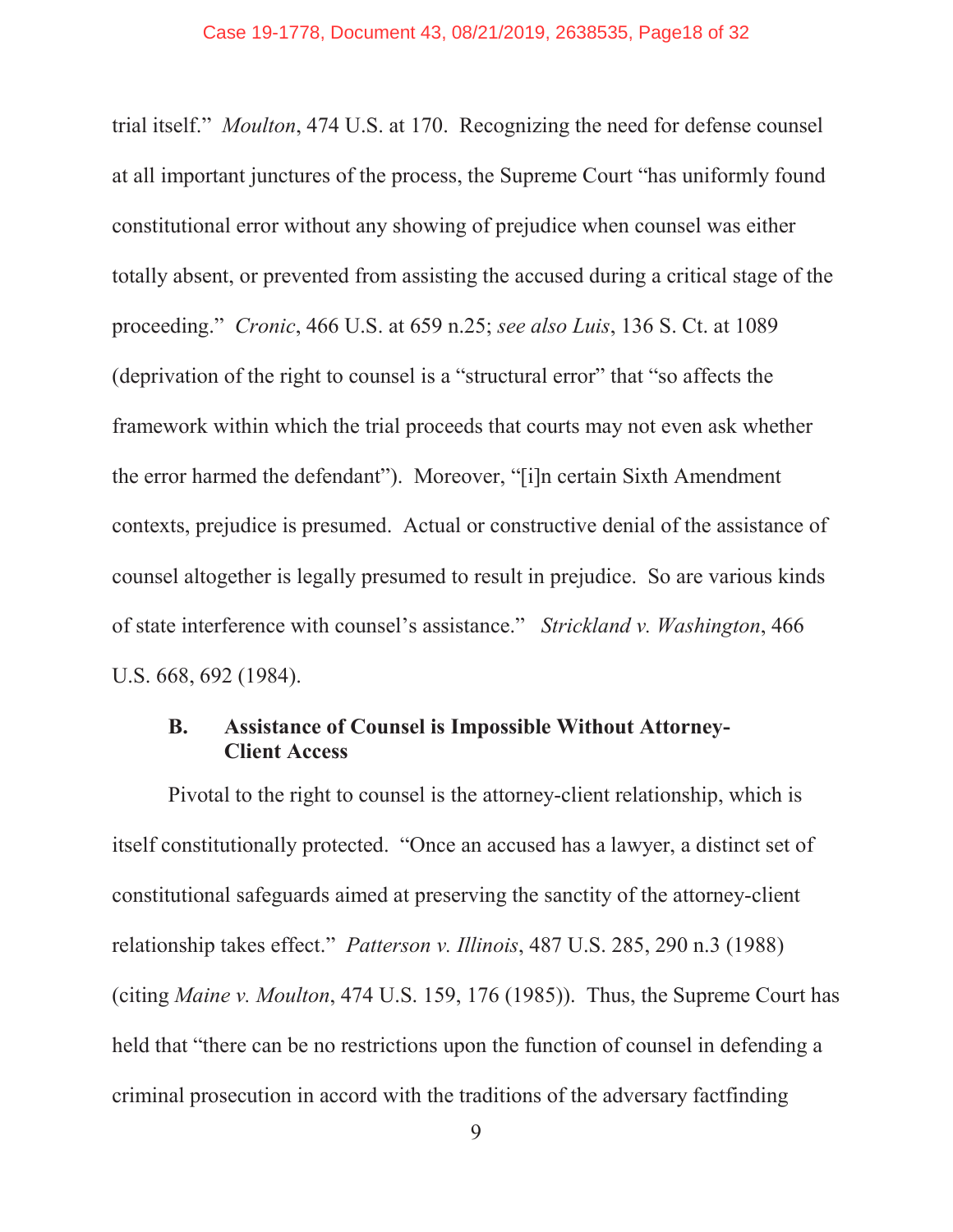process." *Herring v. New York*, 422 U.S. 853, 857 (1975); *see Geders v. United States*, 425 U.S. 80, 88 (1976) (court's prevention of defendant and attorney from communicating for 17 hours during an overnight recess at trial violated Sixth Amendment). The Circuit has likewise recognized that "the government violates the Sixth Amendment when it intrudes on the attorney-client relationship, preventing defense counsel from participat[ing] fully and fairly in the adversary factfinding process." *United States v. Stein*, 541 F.3d 130, 154 (2d Cir. 2008); *see also Benjamin v. Fraser*, 264 F.3d 175, 185 (2d Cir. 2001) ("unreasonable interference with the accused person's ability to consult counsel is itself an impairment of the right [to counsel]").

Impeding the cultivation of the attorney-client relationship can have severe adverse consequences for the accused. The Supreme Court has referred to the working relationship between lawyer and client as "necessarily close" and has stressed the need for a defendant's confidence in the attorney and the critical importance of trust. *Luis*, 136 S. Ct. at 1089. A similar sentiment has been expressed by the Circuit, which has stressed the need to safeguard the relationship: "The relationship between the attorney and the client is of the utmost importance, and the attorney's representation of the client ought to be protected from undue and improper interference." *Engel v. CBS*, 145 F.3d 499, 504 (2d Cir. 1998), *see also Covino v. Vermont Dep't of Corr.*, 933 F.2d 128, 130 (2d Cir. 1991) (remand to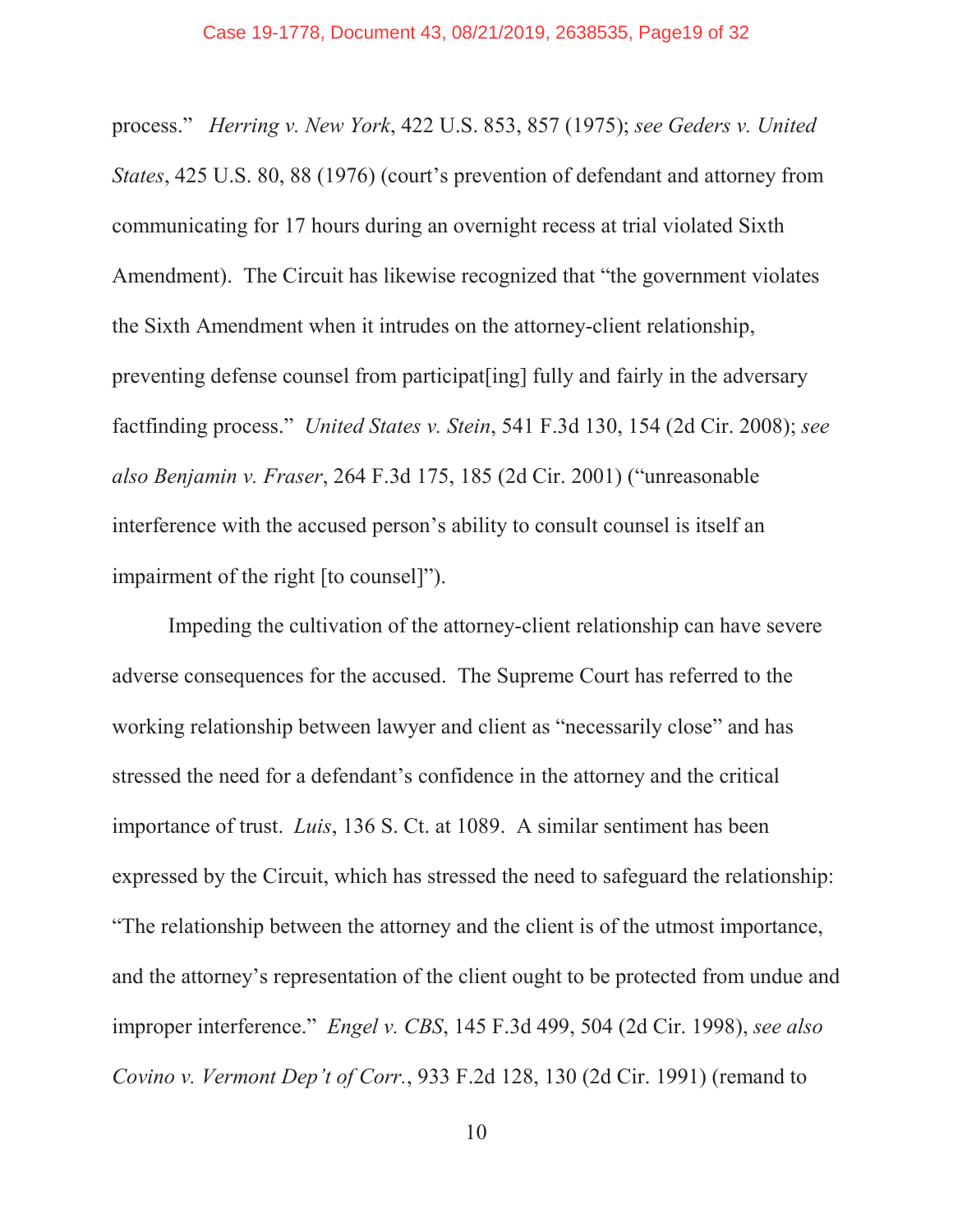#### Case 19-1778, Document 43, 08/21/2019, 2638535, Page20 of 32

determine whether detainee's transfer to a more distant jail impaired his Sixth Amendment right to counsel).

Without access to their attorneys, incarcerated defendants are severely handicapped. "[A]ccess to counsel's skill and knowledge is necessary to accord defendants the 'ample opportunity to meet the case of the prosecution' to which they are entitled." *Strickland v. Washington*, 466 U.S. 668, 685 (1984) (quoting *Adams v. United States ex rel. McCann*, 317 U.S. 269, 275 (1942)). In the period following arraignment, a defense attorney needs not only to gather information from the client to develop a coherent and compelling defense at trial, but also to advise the client regarding plea bargaining and to discuss pre-trial motions, all of which necessitates a nuanced understanding of the client's goals and situation. The same is true for the period before sentencing, where zealous representation frequently requires the attorney to delve into the client's past and contact his or her friends and family members to build a mitigation argument. *See, e.g.*, James E. Boren and Alyson Lang, *Using Lessons from the Capital Arena for Sentencing Advocacy in All Cases*, The Champion 42, 43(July 2018) ("Mitigation is telling the story of the client's life so the sentencer can understand how he wound up where he is. The defense attorney cannot tell the client's story until she understands it, which she cannot do until she has taken an adequate social history that goes back at least three generations.").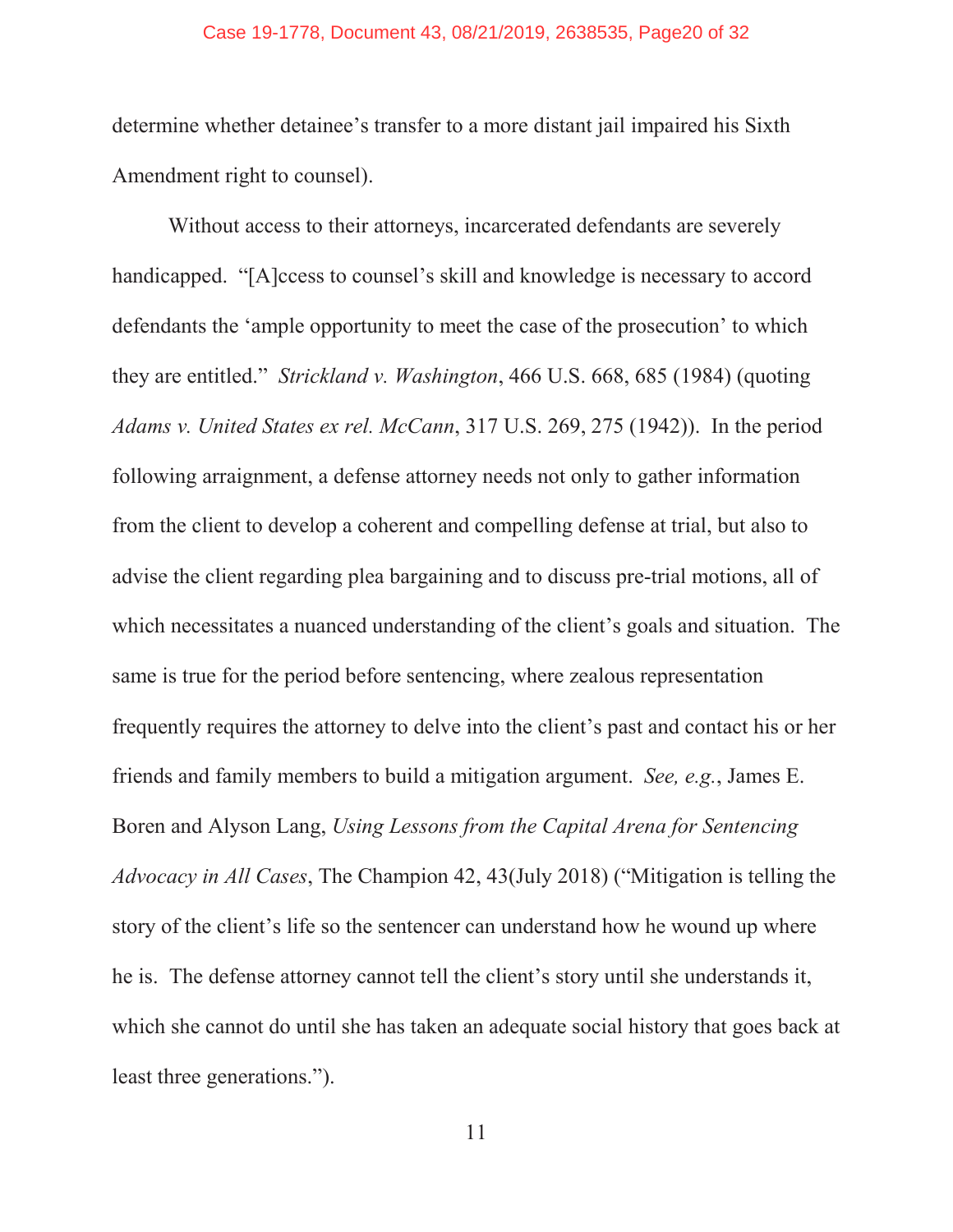This is particularly true within the client-centered lawyering model employed by the Federal Defenders that has risen to prominence over the past decades. With its emphasis on paying close attention to the client's concerns and desires, and understanding the context in which the criminal charges arose, it is more important than ever for a defense attorney to build a relationship with the client. *See* Katherine R. Kruse, *Engaged Client-Centered Representation and the Moral Foundations of the Lawyer-Client Relationship*, 39 Hofstra L. Rev. 577 (2011); Monroe H. Freedman, *Client-Centered Lawyering-What it Isn't*, 40 Hofstra L. Rev. 349 (2011); Cynthia G. Lee, Brian J. Ostrom & Matthew Kleiman, *The Measure of Good Lawyering: Evaluating Holistic Defense in Practice*, 78 Albany L. Rev. 1215, 1216 (2014/2015).

A defendant in pretrial detention is especially vulnerable to deprivations that jeopardize the attorney-client relationship. It has long been recognized that pretrial incarceration in itself, even under the best of circumstances, can hamper the defendant's pre-trial preparation. *Stack v. Boyle*, 342 U.S. 1, 4 (1951). Studies have shown that defendants detained for the entire pretrial period are three times more likely to be incarcerated, and receive longer sentences, as compared to similar defendants who spent at least a portion of the pretrial period outside of jail. Christopher Lowenkamp, Marie VonNostrand & Alexander Holsinger, *Investigating the Impact of Pretrial Detention on Sentencing Outcomes*, Laura and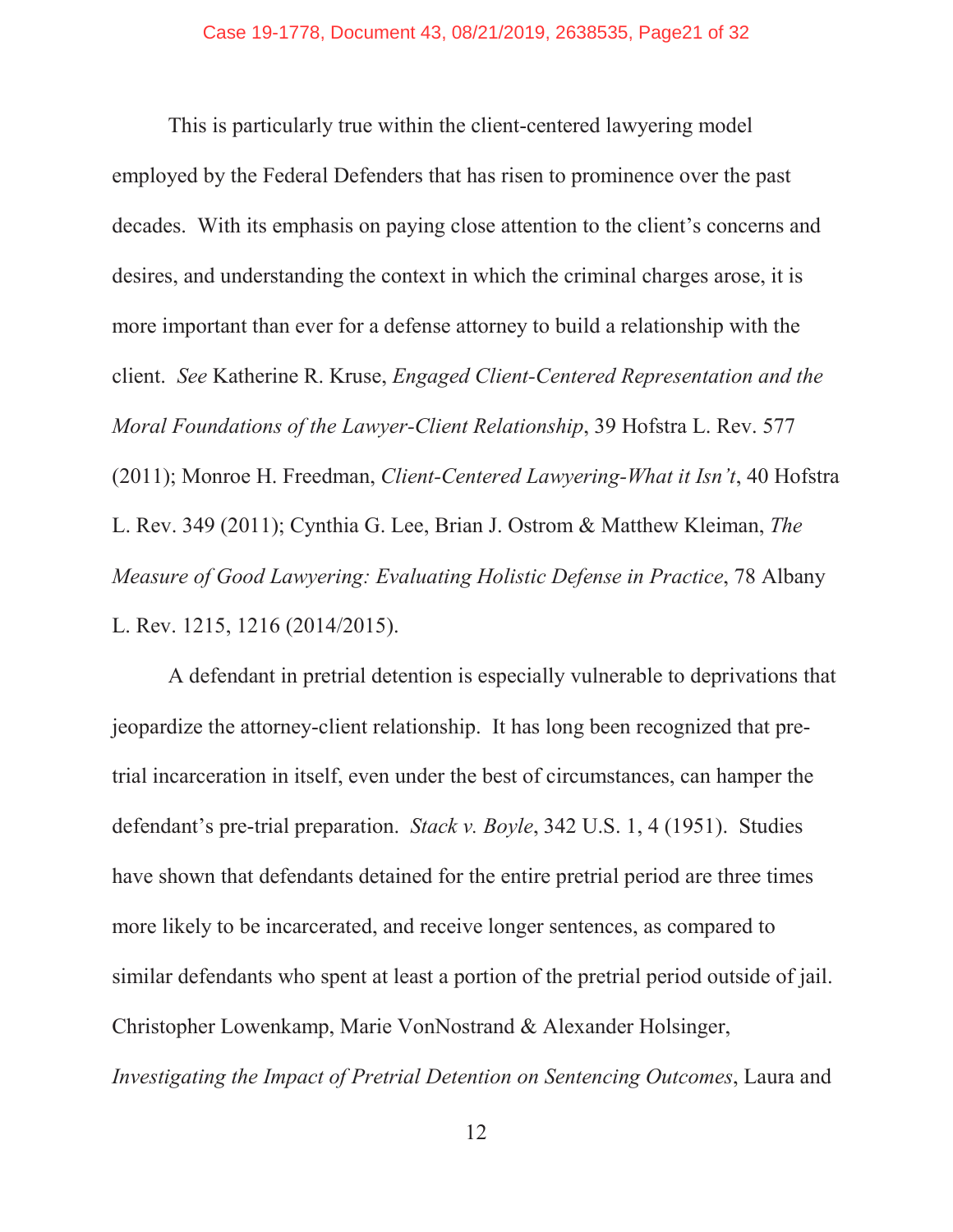John Arnold Foundation (November 2013); *see also* Emily Leslie and Nolan Pope, *The Unintended Impact of Pretrial Detention on Case Outcomes: Evidence from New York City Arraignments*, Journal of Law and Economics, vol. 60, 529, 530 (August 2017) (pretrial detention increases the probability a felony defendant will be convicted by more than 13 percentage points). As such, "one of the most serious deprivations suffered by a pretrial detainee is the curtailment of his ability to assist in his own defense." *Wolfish v. Levi*, 573 F.2d 118, 133 (2d Cir. 1978). Since "inmates must have a reasonable opportunity to seek and receive the assistance of attorneys," it follows that "[r]egulations and practices that unjustifiably obstruct the availability of professional representation or other aspects of the right of access to the courts [to inmates] are invalid." *Procunier v. Martinez*, 416 U.S. 396, 419 (1974).

#### **C. The Federal Defenders Have Strong Incentives to Protect the Right to Counsel**

The accused's constitutional right to effective assistance of counsel imposes a comparable obligation on attorneys, including the Federal Defenders, to provide effective assistance. In *Strickland v. Washington*, the Court held that the Sixth Amendment guarantees effective assistance, which entails the provision of legal services "within the range of competence demanded of attorneys in criminal cases." 466 U.S. 668, 687 (1984) (quoting *McMann v. Richardson*, 397 U.S. 759, 771 (1970)). An attorney who fails to provide effective assistance to his or her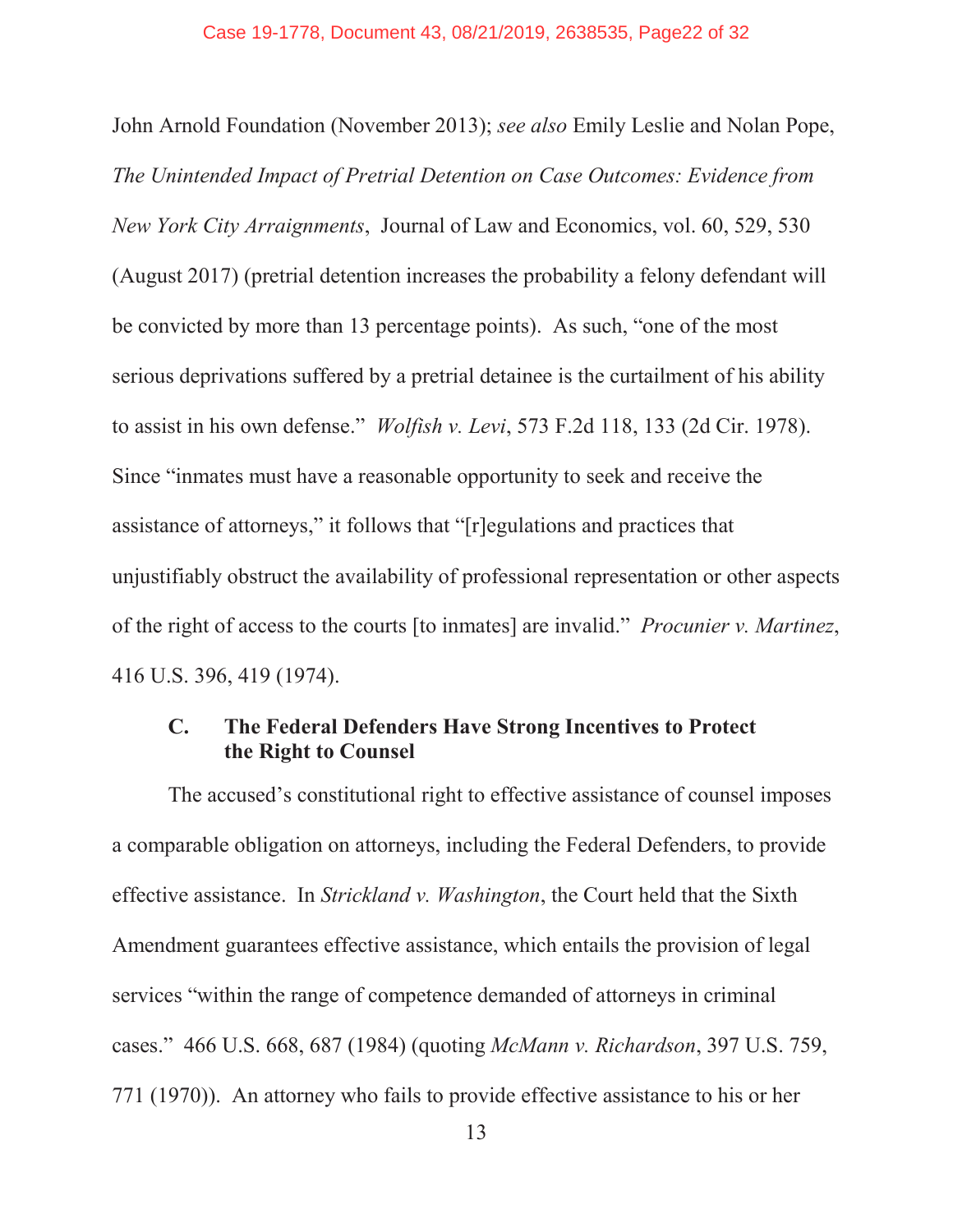client has failed to discharge his or her constitutional duties. *See, e.g.*, *Buck v. Davis*, 137 S. Ct. 759, 775 (2017); *see also Strickland*, 466 U.S. at 686 ("Counsel . . . can also deprive a defendant of the right to effective assistance, simply by failing to render adequate legal assistance.") (citation and internal quotations omitted).

Under *Strickland*, attorneys' constitutional obligations are defined by reference to their ethical ones. Ineffective assistance is that which falls short of a "reasonable" attorney, based on "[p]revailing norms of practice as reflected in American Bar Association standards and the like . . . ." *Id.* at 688 (citing ABA Standards for Criminal Justice); *see also Rompilla v. Beard*, 545 U.S. 374, 387 (2005) ("We long have referred to these ABA Standards as guides to determining what is reasonable." (brackets and quotations omitted)); *Wiggins v. Smith*, 539 U.S. 510, 524 (2003) (citing ABA standards when evaluating reasonableness of criminal defense counsel's investigation).<sup>6</sup>

<sup>6</sup> *Accord, e.g.*, *Schulz v. Marshal*, 345 F. App'x 627, 628–29 (2d Cir. 2009) (citing ABA Standards for Criminal Justice for the relevant standard of reasonableness for defense counsel's investigation); *Gersten v. Senkowski*, 426 F.3d 588, 609 (2d Cir. 2005) (same); *Roccisano v. Menifee*, 293 F.3d 51, 60 (2d Cir. 2002) (citing *ABA Standards for Criminal Justice Prosecution Function and Defense Function* for the proposition that effective assistance requires advice on "the merits of the government's case, of what plea counsel recommends, and of the likely results of a trial.").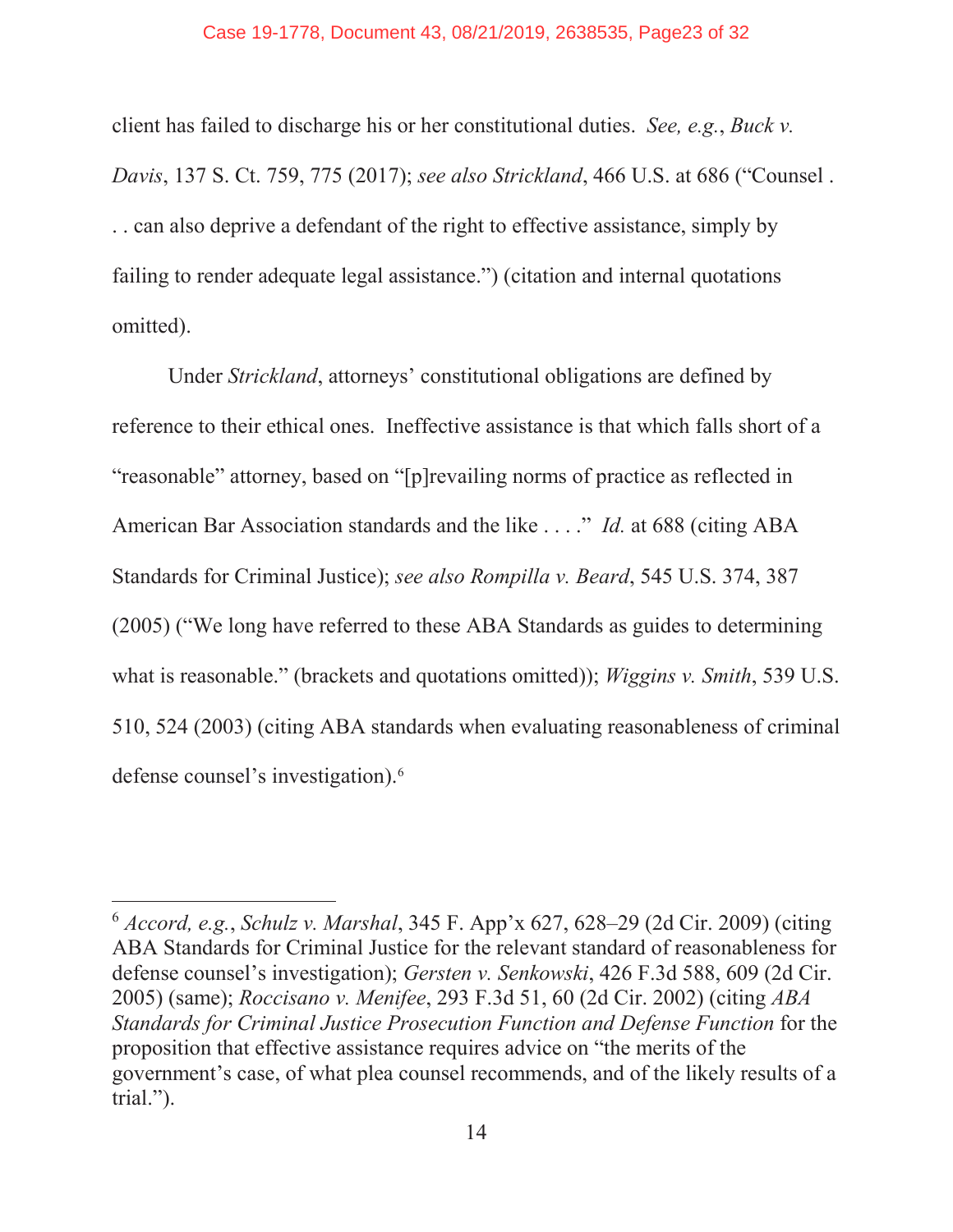Relevant here, the ABA Criminal Justice Standards for the Defense Function state that "[c]ounsel should interview the client as many times as necessary for effective representation," and that "[d]efense counsel should make every reasonable effort to meet in person with the client." *ABA Standards for the Criminal Defense Function*, Interviewing the Client § 4-3.3(b) (4th ed. 2015). The Standards further advise that "[i]mmediately upon appointment or retention, defense counsel should work to establish a relationship of trust and confidence with each client," and that establishing such a relationship requires defense counsel to "ensure that space is available and adequate for confidential client consultations." *Id.*, Lawyer-Client Relationship § 4-3.1(a)  $\&$  (e). This obligation is "not diminished by the fact that the client is in custody." *Id.*  $\S$  4-3.1(f).<sup>7</sup> Counsel is also required to act with reasonable diligence. *See, e.g.*, Model Rules of Professional Conduct Rule 1.3 (Am. Bar Ass'n 2002) ("A lawyer shall act with reasonable diligence and promptness in representing a client."); Restatement (Third) of the Law Governing Lawyers  $\S 16(2)$ .<sup>8</sup>

<sup>&</sup>lt;sup>7</sup> Although the ABA Standards for the Defense Function "are intended to provide" guidance for the professional conduct and performance of defense counsel," *see id.*, General Standards § 4-1.1(b), they nevertheless recognize the government's crucial role in facilitating the provision of counsel to detained defendants: "All detention or imprisonment institutions should provide adequate facilities for private, unmonitored meetings between defense counsel and an accused." *Id.*, Access to Defense Counsel  $\delta$  4-2.2(c).

<sup>8</sup> *Accord, e.g.*, Am. Bar Ass'n, *Variations of the ABA Model Rules of Professional*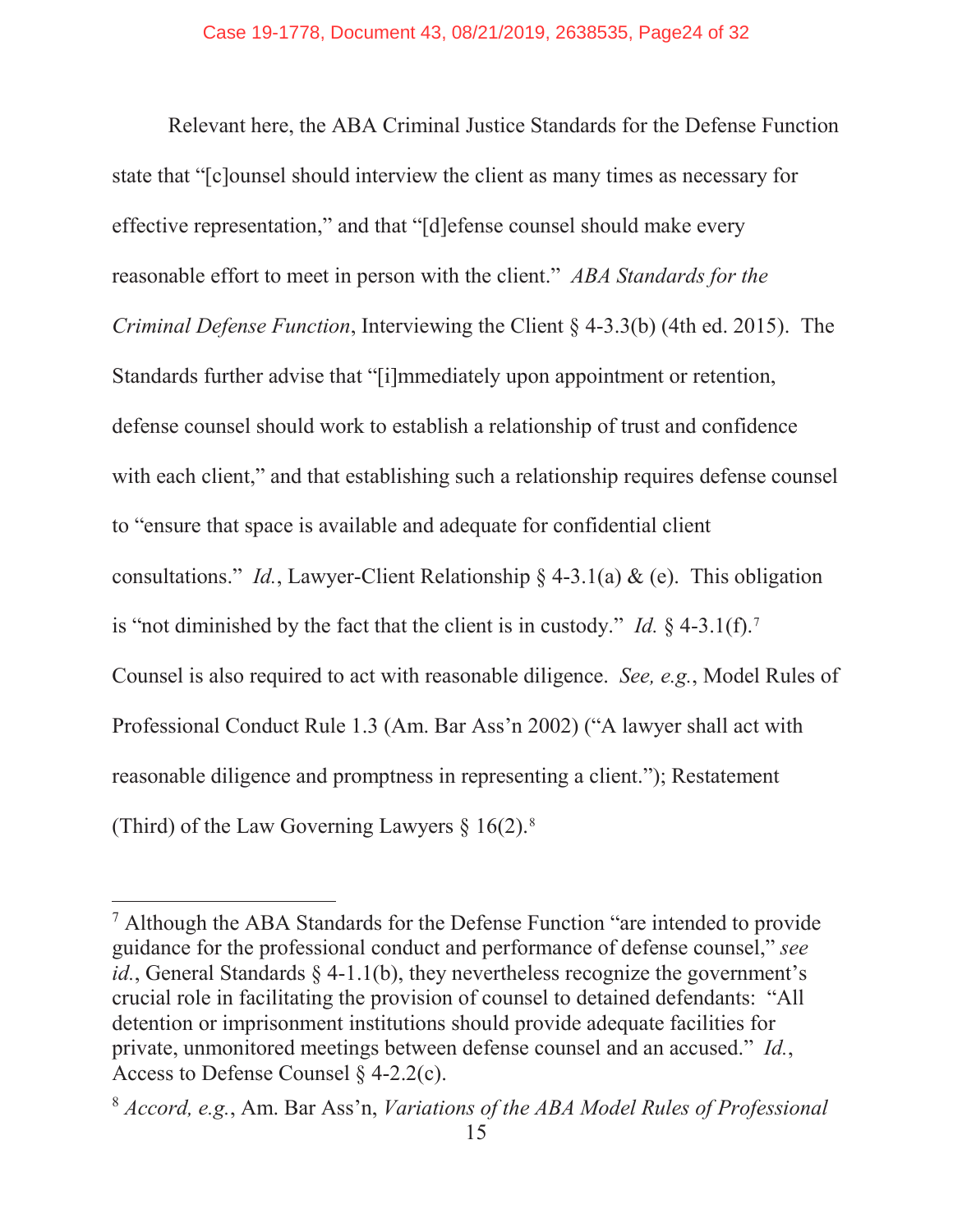Given the ABA Standards' clear mandate that defense attorneys meet with incarcerated clients, it is unsurprising that state courts regularly find the failure to meet the client evidences an attorney's failure to act with reasonable diligence as required by ethical rules. *See, e.g.*, *Bd. of Prof'l Responsibility v. Crawford-Fink*, 430 P.3d 323, 332 (Wyo. 2018) (approving Report and Recommendation of the Board of Professional Responsibility finding that attorney "failed to comply with her duty to exercise reasonable diligence" under Wyoming Rule of Professional Conduct 1.3 in part because she "failed to meet with Client in advance of the default hearing in order to inform her of what information would be required for the hearing"); *Atty. Griev. Comm'n v. Smith*, 177 A.3d 640, 662 (Md. Ct. App. 2018) (finding attorney violated Maryland Rule of Professional Conduct 1.3, stating "Although Respondent, as counsel, has the right to determine how to accomplish the goal of obtaining post-conviction relief, he still has an obligation to meet with his client . . ."); *In re Member of the Bar of the Supreme Court of Del.*, 999 A.2d 853, 854 (Del. 2010) (Board of Professional Responsibility held after hearing that attorney violated Delaware Lawyers Rules of Professional Conduct

*Conduct, Rule 1.3: Diligence*,

https://www.americanbar.org/content/dam/aba/administrative/professional\_ responsibility/mrpc\_1\_3.pdf (last visited Aug. 15, 2019) (showing each state's ethical rule imposing a duty of diligence on attorneys).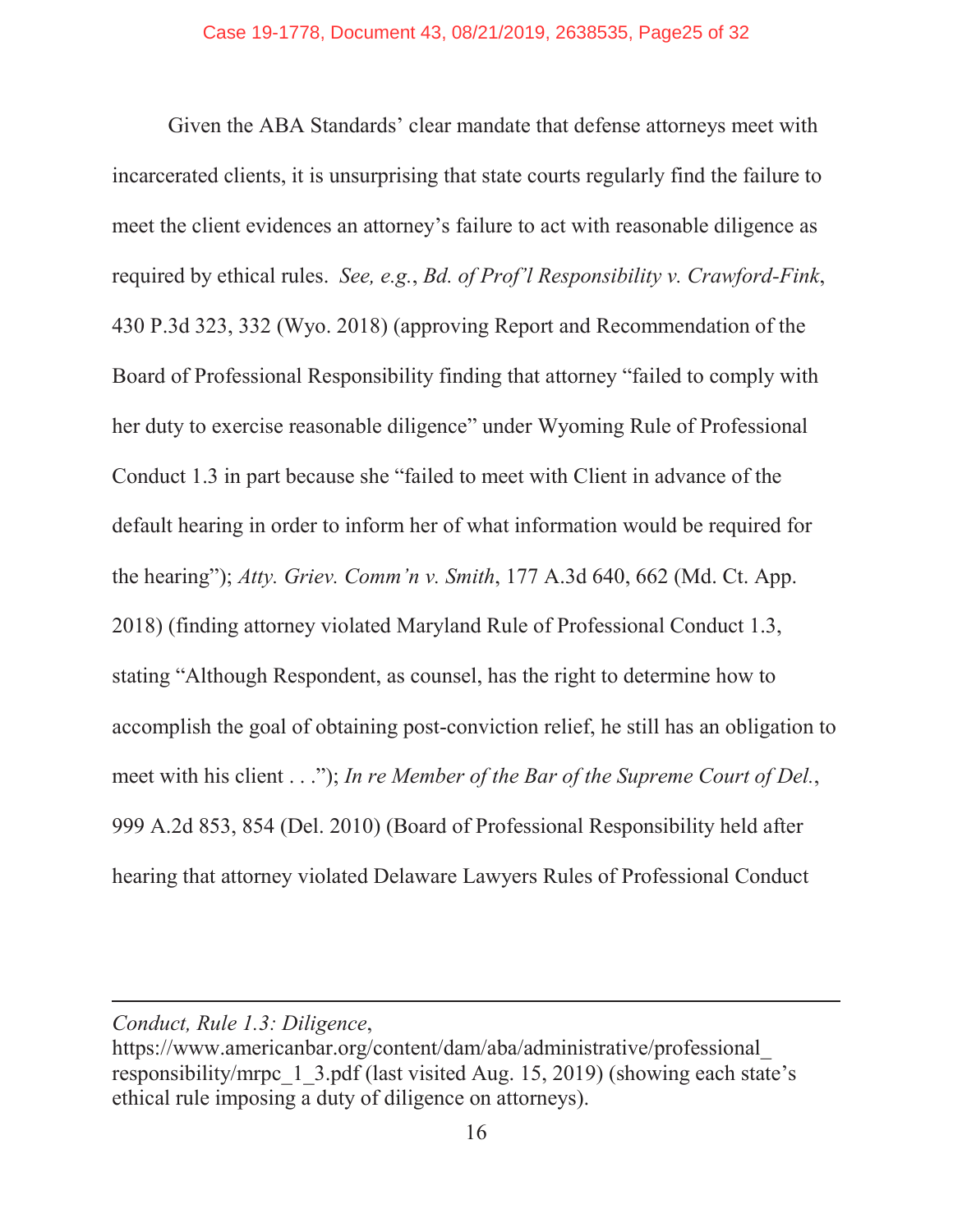requiring "reasonable diligence" by, *inter alia*, "failing to . . . meet with" client).<sup>9</sup> Attorneys thus have compelling constitutional and ethical incentives to protect the right to counsel and, specifically, develop the attorney-client relationship.

The Federal Defenders, in particular, have strong incentives to do so. In addition to their constitutional and ethical obligations, the Federal Defenders have a statutory mandate under the Criminal Justice Act to provide adequate representation of indigent defendants. *See* 18 U.S.C. § 3006A. As noted, the Federal Defenders would not even exist absent the right to counsel for indigent defendants recognized in *Gideon*. Indeed, today nearly 90% of federal criminal defendants are aided by lawyers, like the Federal Defenders, paid under the Criminal Justice Act.<sup>10</sup> As such, the Federal Defenders as a public-defender

<sup>9</sup> *See also In re Pattison*, 159 P.3d 185, 188 (Kan. 2007) (upholding disciplinary panel finding attorney "failed to provide diligent representation to [client]" under Kansas Rule of Professional Conduct 1.3 when, *inter alia*, "he failed to timely meet with and prepare for trial."); *In re Kremkoski*, 715 N.W.2d 594, 597 (Wis. 2006) (state Office of Lawyer Regulation instituted misconduct proceedings for, *inter alia*, "failing to meet with his client to prepare for trial," which contributed to a "fail[ure] to act with reasonable diligence" in violation of Wisconsin Rule of Professional Conduct 1.3); *In re Berry*, 50 P.3d 20, 29 (Kan. 2002) (finding attorney "failed to act with reasonable diligence" under Kansas Rule of Professional Conduct 1.3 when, *inter alia*, "he failed to meet with his client"); *Atty. Griev. Comm'n v. Monfried*, 794 A.2d 92, 99 (Md. Ct. App. 2002) (Affirming finding that attorney violated Maryland Rule of Professional Conduct 1.3 requiring reasonable diligence when he "failed to 1) meet with his client . . .").

<sup>&</sup>lt;sup>10</sup> Criminal Justice Act: At 50 Years, a Landmark in the Right to Counsel (Aug. 20, 2014), *available at* https://www.uscourts.gov/news/2014/08/20/criminal-justiceact-50-years-landmark-right-counsel.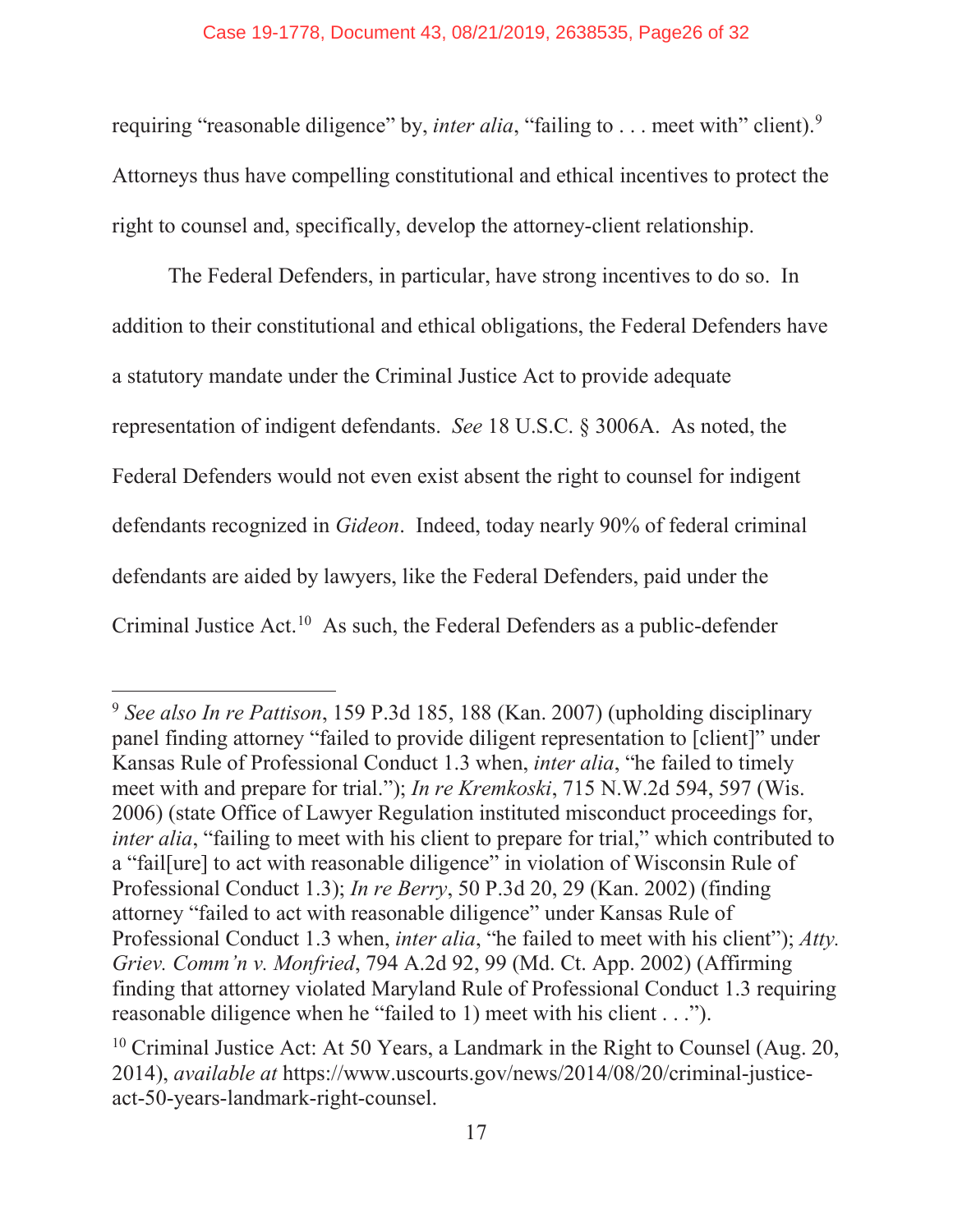institution have an interest in ensuring that the right to counsel is protected. *See, e.g.*, Ozan O. Varol, *Structural Rights*, 105 Geo. L.J. 1001, 1027, 1031 (2017) (arguing that institutions built on individual constitutional rights, including public defenders, have "strong incentives to reinforce the right").

#### **D. The Federal Defenders Are an Ideal Candidate for Enforcing the Right to Counsel**

In addition to their incentives to protect the right to counsel, the Federal Defenders are well situated to act—and to do so by seeking systemic relief. Organizations like the Federal Defenders have been a consistent and effective protector of the right to counsel, using their institutional knowledge and resources as a powerful weapon to level the playing field against government.

In *Hurrell-Harring v. State of New York*, for instance, the New York Civil Liberties Union assisted individual criminal defendants in obtaining a settlement that provided for sweeping reforms to New York's public defender system across five counties, requiring among other things that counsel be present at every defendant's arraignment or initial appearance, setting workload standards to ensure counsel have the time and resources to provide effective representation, and requiring New York to substantially increase its expenditures. *See*, NACDL Criminal Defense Issues, *New York State Settles Public Defense Challenge* 

18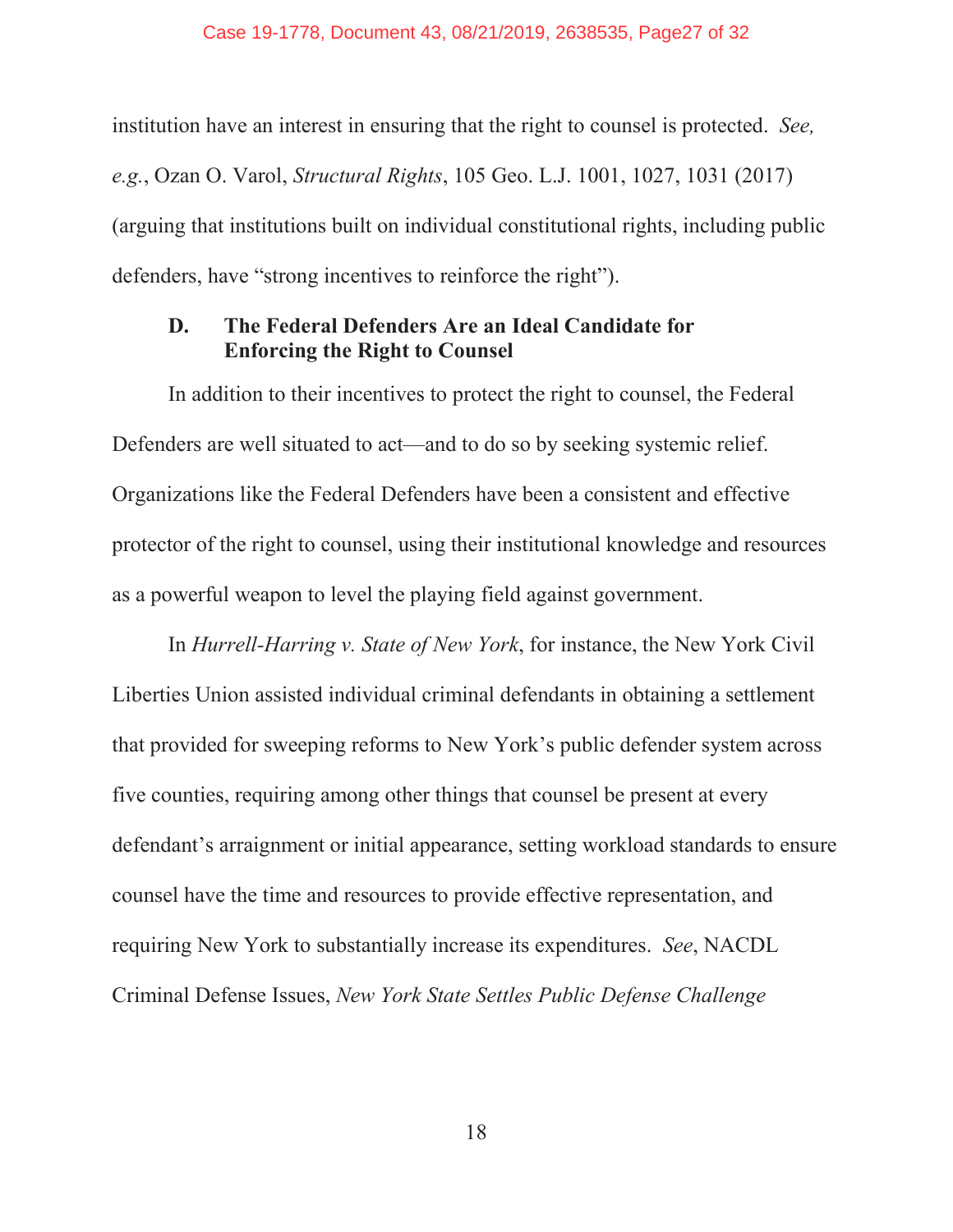$(2018)$ .<sup>11</sup> In reinstating the plaintiffs' complaint, the New York Court of Appeals observed that these types of "[c]ollateral preconviction claims seeking prospective relief for absolute, core denials of the right to the assistance of counsel cannot be understood to be incompatible with *Strickland*. These are not the sort of contextually sensitive claims that are typically involved when ineffectiveness is alleged." *Hurrell-Harring v State of New York*, 15 N.Y.3d 8, 23 (2010). The Court noted that the Sixth Amendment challenge did not concern "the personal faillings and poor professional decisions of individual attorneys," but that "the basic constitutional mandate for the provision of counsel to indigent defendants at all critical stages [was] at risk of being left unmet because of systemic conditions." *Id.* at 25.

Similarly, in *Wilbur v. City of Mt. Vernon*, the federal court found, at the urging of individuals represented by the American Civil Liberties Union, that the public defense systems of Mt. Vernon and Burlington, Washington deprived indigent persons facing misdemeanor charges of the right to counsel. 989 F. Supp. 2d 1122 (W.D. Wash. 2013). More recently, in a suit prosecuted by the ACLU of Pennsylvania, the Pennsylvania Supreme Court likewise recognized a right of indigent defendants to seek prospective relief when insufficient county funding of

<sup>11</sup> *Available at*

https://www.nacdl.org/criminaldefense.aspx?id=20192&terms=hurrell-harring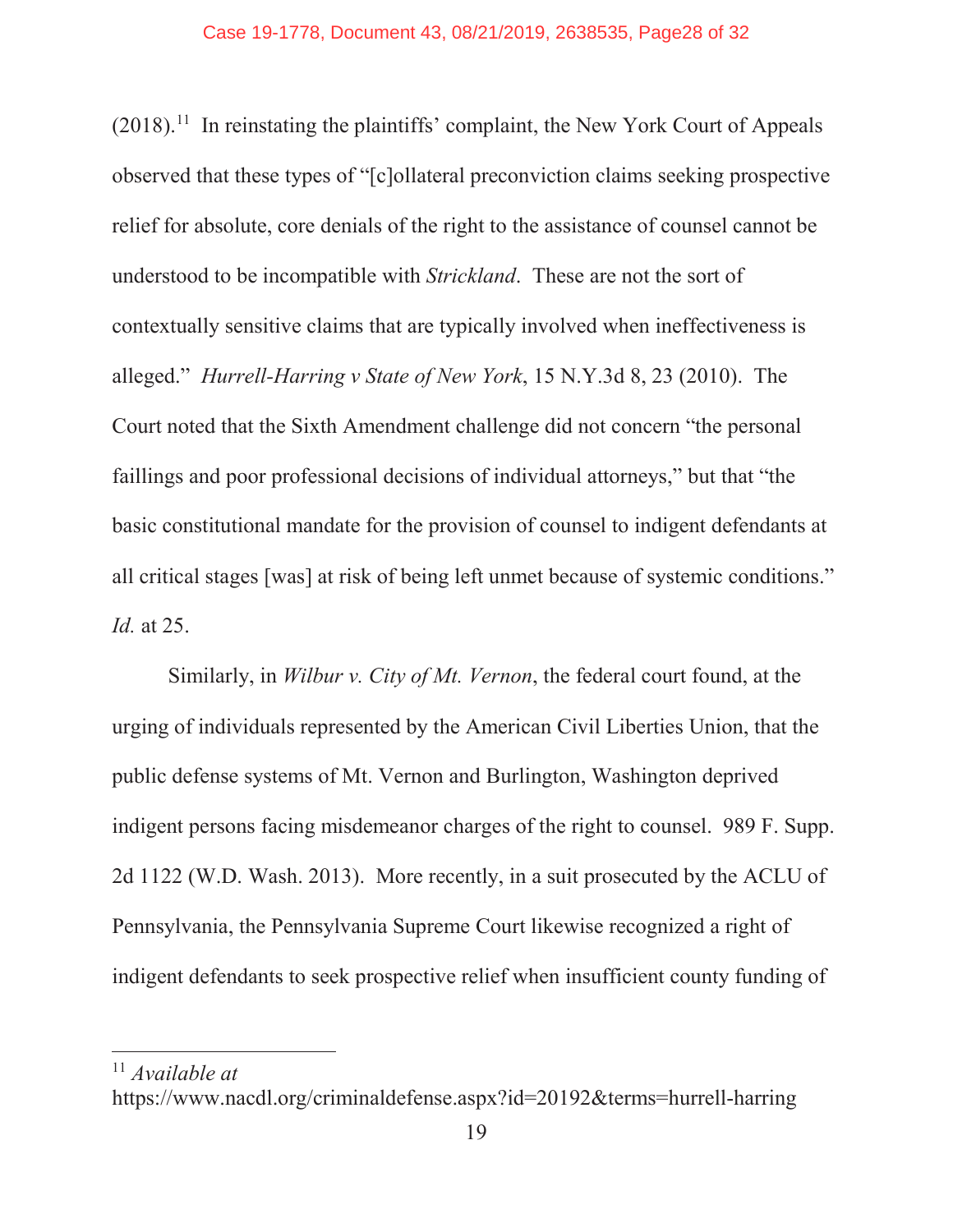#### Case 19-1778, Document 43, 08/21/2019, 2638535, Page29 of 32

public defense services leads to systemic denial of counsel. *Kuren v. Luzerne Cty.*, 637 Pa. 33 (2016). *Amicus* has likewise participated in litigation to enforce the right to counsel. *See, e.g.*, *Turner v. United States*, No. 15-6060 (6th Cir. 2017) (in support of defendant's claim for ineffective assistance of counsel);12 *Luis v. United States*, No. 14-419 (U.S. Sup. Ct.) (2015) (in support of right to counsel of choice).

The District Court's alternative—that only the accused may seek to vindicate the right to counsel—is not workable. Ineffective assistance of counsel claims are post-conviction and individual in nature, making them incapable of providing systemic relief, even if the defendant can meet the high standard for proving after-the-fact that counsel failed in his or her constitutional duties. *See Strickland*, 466 U.S. at 710 (Marshall, J. dissenting); *see also Faretta v. California*, 422 U.S. 806, 812 n.8 (1975) (representation must be deficient as to render trial "a farce or sham"). *Contra Luckey v. Harris*, 860 F.2d 1012, 1016-17 (11th Cir. 1988) (recognizing presumptions in attorneys' favor on post-conviction ineffective assistance claims do not apply to claims seeking prospective relief). More deeply, effective challenges to systemic issues—like the denial of attorney-client access will be seriously hindered if the only possible plaintiffs are indigent criminal defendants who will typically lack the legal knowledge necessary to bring suit themselves and, by definition, lack the financial resources to hire effective counsel.

<sup>12</sup> *Available at* https://www.nacdl.org/Turner\_Overton/.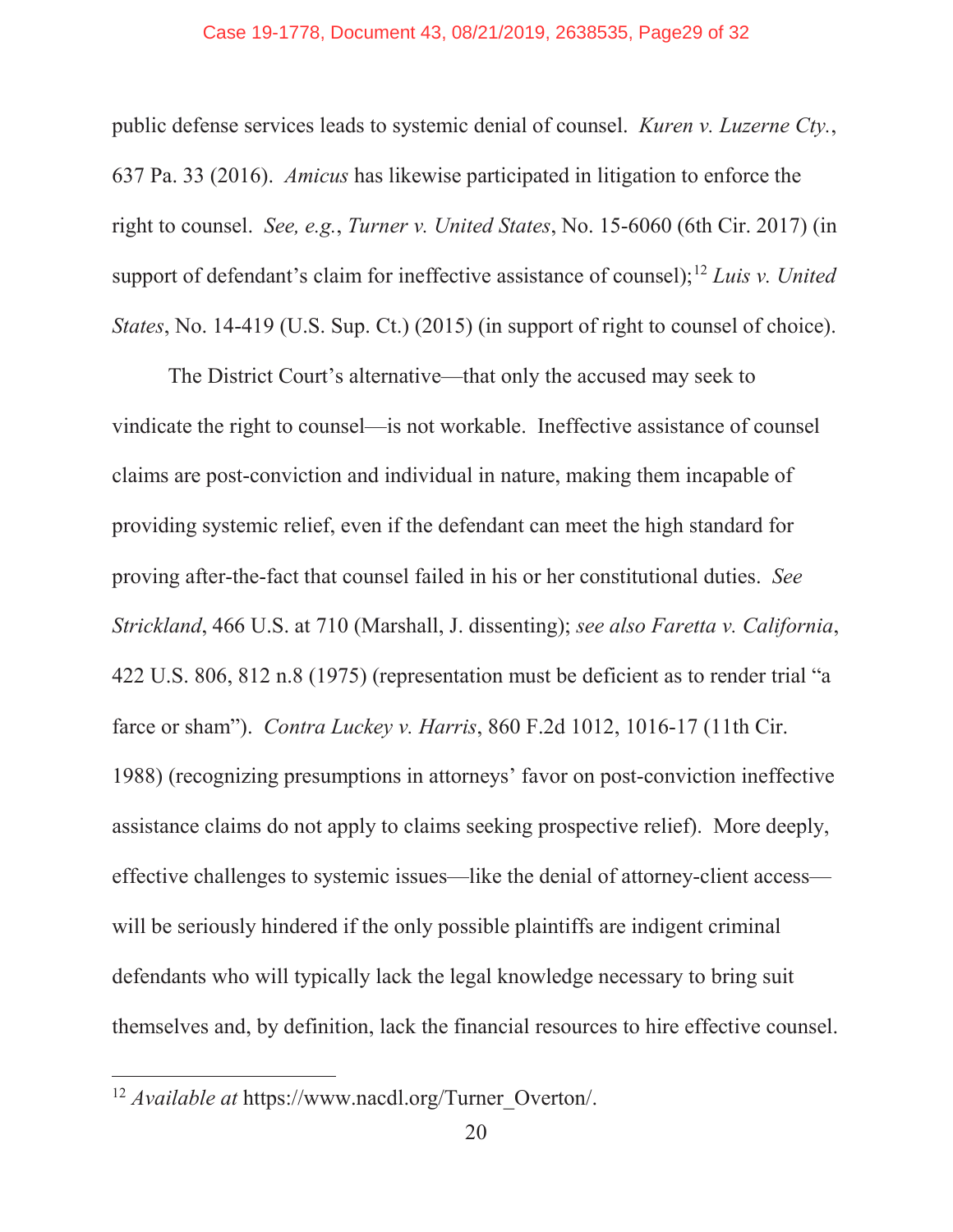Moreover, criminal defendants may be limited from vindicating the right to counsel because they are deprived of access to counsel and living in conditions that make the idea of researching and filing legal claims impractical if not impossible. As this case shows, it would be nonsensical to say that only the criminal defendants who themselves have been denied effective advice of counsel can bring suit to enforce the right to counsel. That is the motivating principle behind rightto-counsel jurisprudence: the typical person, faced with the overwhelming power of the state, and lacking in legal acumen, is in no position to single-handedly fight back.

Indeed, it was not until the Federal Defenders were able to sue—on a standing theory the District Court subsequently *repudiated*—that the inmates at MDC obtained some form of relief. Unsurprisingly, no criminal defendant detained at MDC, confined to their cells and without light, heat, and medication on some of the coldest days of the year, had come forward to litigate over their conditions. Had the District Court found in the first instance that only the inmates could sue and denied the Federal Defendants' application for a temporary restraining order, there is no way of knowing how long the inmates at MDC would have been in their deplorable and isolated situation. That cannot be the law, and there is no reason for it to be. Nothing in our laws says that a lawyer is only a passive bystander to his or her client's being rendered incommunicado for weeks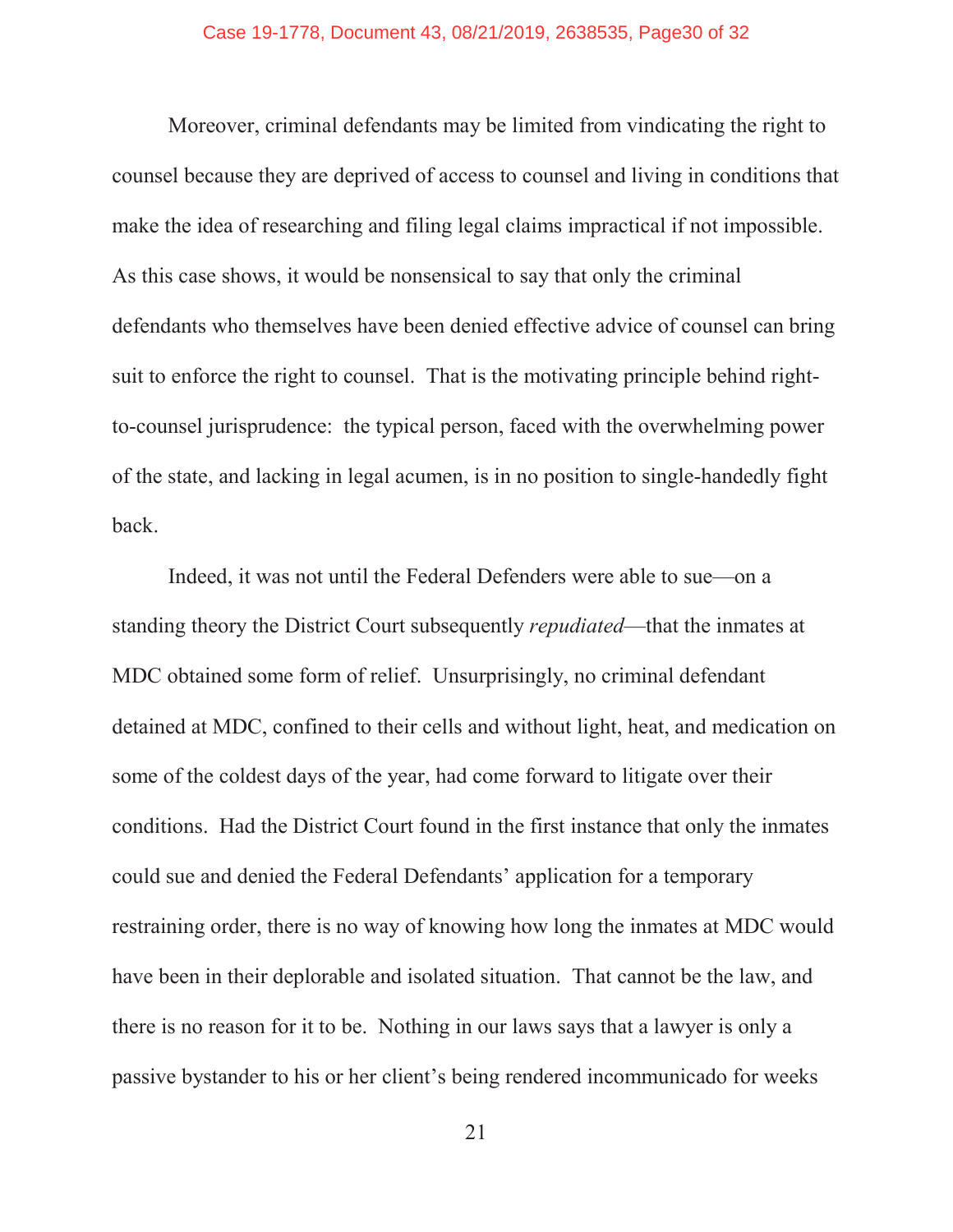on end. As a matter of law and policy, this Court should hold that the Federal Defenders have the right to bring suit to enforce the Sixth Amendment right to counsel and related provisions under the APA.

#### **CONCLUSION**

For the foregoing reasons, *amicus* respectfully urge the Court to reverse the decision below.

Respectfully submitted,

Dated: August 21, 2019 By: /s/ *Harry Sandick* 

#### **PATTERSON BELKNAP WEBB & TYLER LLP**

Harry Sandick D. Brandon Trice Nicholas Hartmann Jeff Kinkle Wolete Moko 1133 Avenue of the Americas New York, NY 10036-6710 Telephone: 212.336.2000 Facsimile: 212.336.2222

#### **NATIONAL ASSOCIATION OF CRIMINAL DEFENSE LAWYERS**

Richard D. Willstatter Vice Chair, Amicus Curiae Committee 200 Mamaroneck Avenue, Suite 605 White Plains, NY 10601 Telephone: 914.948.5656

Attorneys for *Amicus Curiae* National Association of Criminal Defense Lawyers